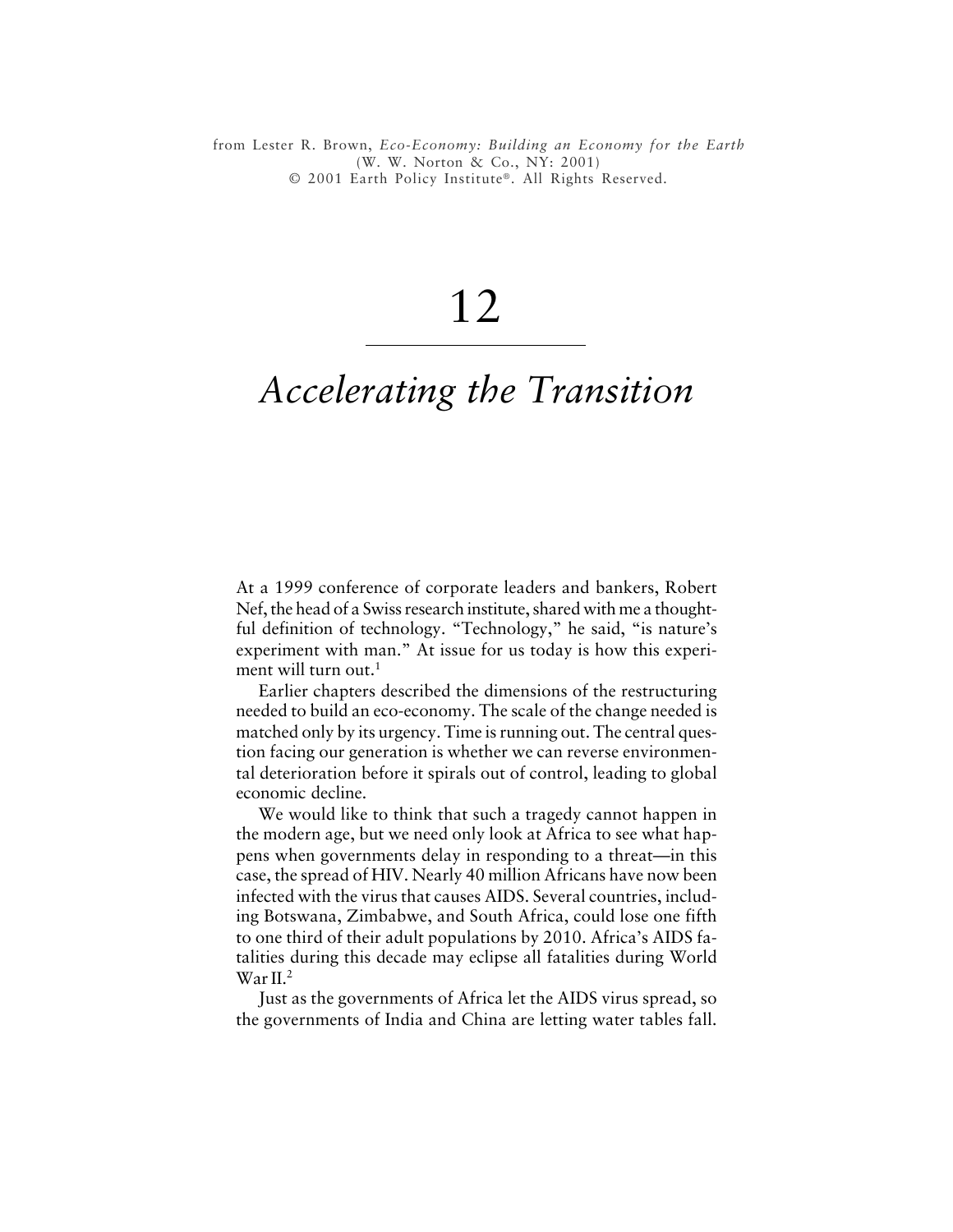Since the ability to pump water from underground faster than nature replenishes it has evolved only during the last century, the world has little experience in dealing with aquifer depletion. We do know that failing to address the issue early on risks an even more catastrophic result when the aquifer is depleted and the rate of pumping is reduced to the rate of recharge.

Even while African governments let HIV spread and Asian governments let water tables fall, the United States is letting atmospheric carbon dioxide (CO<sub>2</sub>) levels rise. The one country that is capable of single-handedly disrupting the earth's climate is doing so. The United States could reduce its carbon emissions by the modest amount called for in the Kyoto Protocol by 2010 and make a profit doing so, but it chooses not to.

Other governments are watching as populations grow, doing little to facilitate family planning and the shift to smaller families. After nearly half a century of rapid population growth, farms already divided once are now being divided again as another generation comes of age. Shrinking plots of land are driving hundreds of millions of people either into nearby cities or across national borders in search of a job.

As water scarcity and land hunger spread, people become desperate. It is this quiet desperation of trying to survive that drives them across national borders. In some cases, it drives them to their deaths, as tragically seen in the bodies of Mexicans who regularly perish trying to enter the United States by crossing the Arizona desert, and in the bodies of Africans washing ashore in Spain when their fragile watercraft come apart as they try to cross the Mediterranean. The combination of land hunger, water scarcity, soil erosion, desertification, and rising sea level all coming at once is a recipe for human migration on a scale that has no precedent.

Unless we can build an eco-economy, the world that we leave our children will be a troubled one indeed. Restructuring the economy depends on restructuring taxes. (See Chapter 11.) If we fail to restructure the tax system, we will almost certainly fail to reverse the trends that are undermining our future. If this effort is not actively supported by all segments of society—not only governments, but also the communications media, corporations, nongovernmental organizations (NGOs), and individuals, we will fail. Building an eco-economy is not a spectator sport. Everyone has a role to play.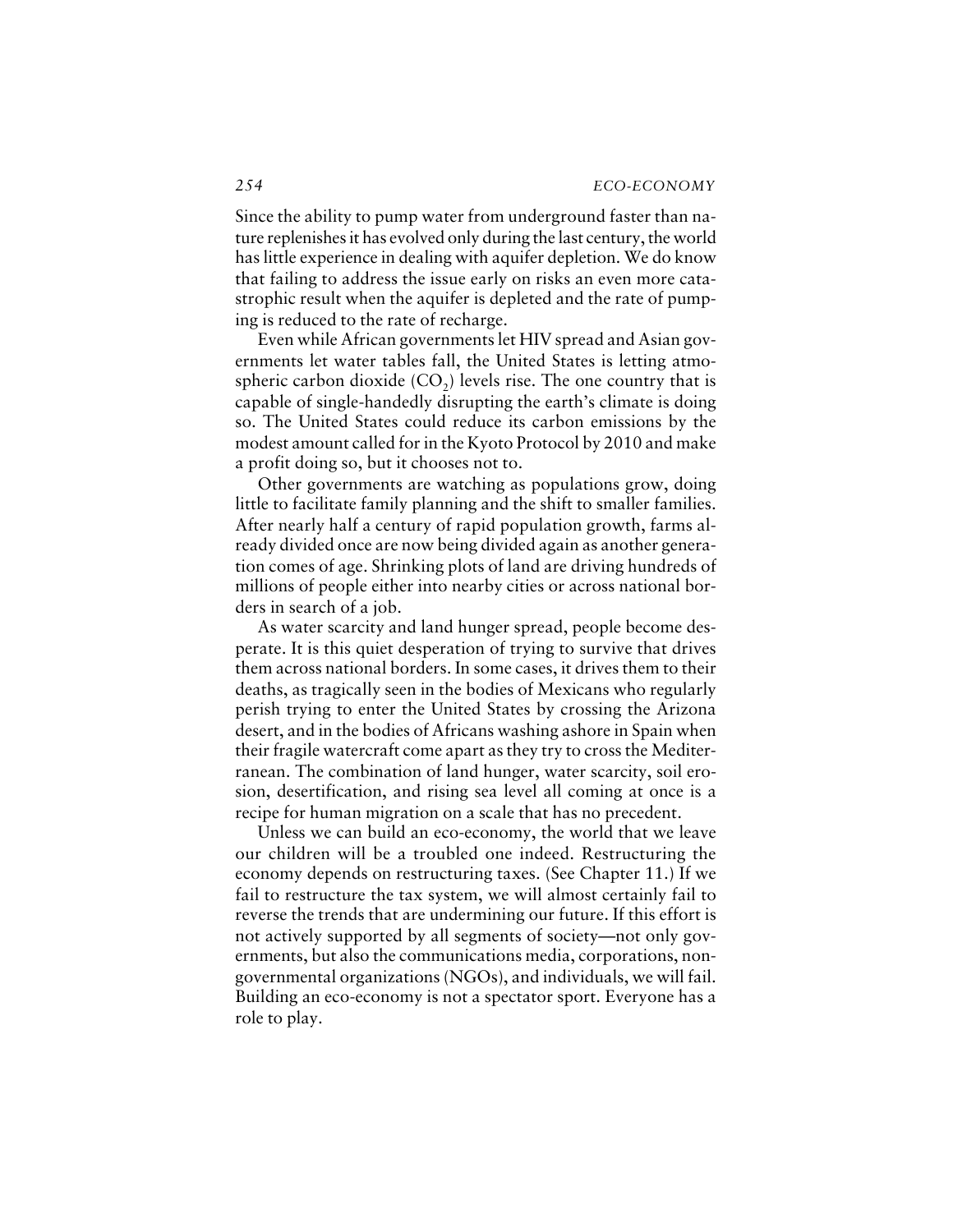#### **United Nations Leadership**

In an age when so many environmental issues are binational, multinational, or global in scale, countries often look to the United Nations for leadership. The first international environmental treaty completed after the founding of this world body was the International Convention for the Regulation of Whales. Negotiated by delegates from 57 countries, it was signed in Washington, D.C., in 1946. During the half-century since then, the United Nations has played a key role in negotiating 240 international environmental treaties ranging from the preservation of migratory birds to the protection of the stratospheric ozone layer.<sup>3</sup>

Over the decades, the United Nations has dealt with numerous threats to the earth's health. In May 1985, scientists reported a "hole" in the stratospheric ozone layer over Antarctica. This alarmed the international scientific community because the stratospheric ozone layer protects life on earth from harmful ultraviolet radiation. Two years later, the U.N. Environment Programme (UNEP) assembled delegates from 150 countries in Montreal to negotiate the Protocol on Substances That Deplete the Ozone Layer. This international agreement set the stage for phasing out the widespread use of chlorofluorocarbons (CFCs), the family of chemicals primarily responsible for ozone layer depletion, reducing their use by more than 90 percent over the next 13 years. The negotiation of the Montreal Protocol and its implementation represent one of the finest hours of the United Nations.<sup>4</sup>

Another landmark treaty, the Convention on International Trade on Endangered Species of Wild Fauna and Flora (CITES), was negotiated in 1973. This set the stage for active U.N. intercession in protecting endangered species. In 2001 this entailed trying to save Caspian Sea sturgeon. The catch of this fish, the source of worldrenowned caviar, had fallen precipitously as illegal harvesting spread out of control. The United Nations convened a meeting of the countries involved—Russia, Kazakhstan, Azerbaijan, and Turkmenistan. Iran, which was managing the sturgeon on its coastal waters responsibly, was not called to the conference. Using its enforcement authority, CITES threatened to impose an embargo on trade in caviar if the countries did not work together to protect the sturgeon from extinction. In an early indication of the influence CITES now has, Russia announced in July 2001 that it was suspending commercial fishing for sturgeon.<sup>5</sup>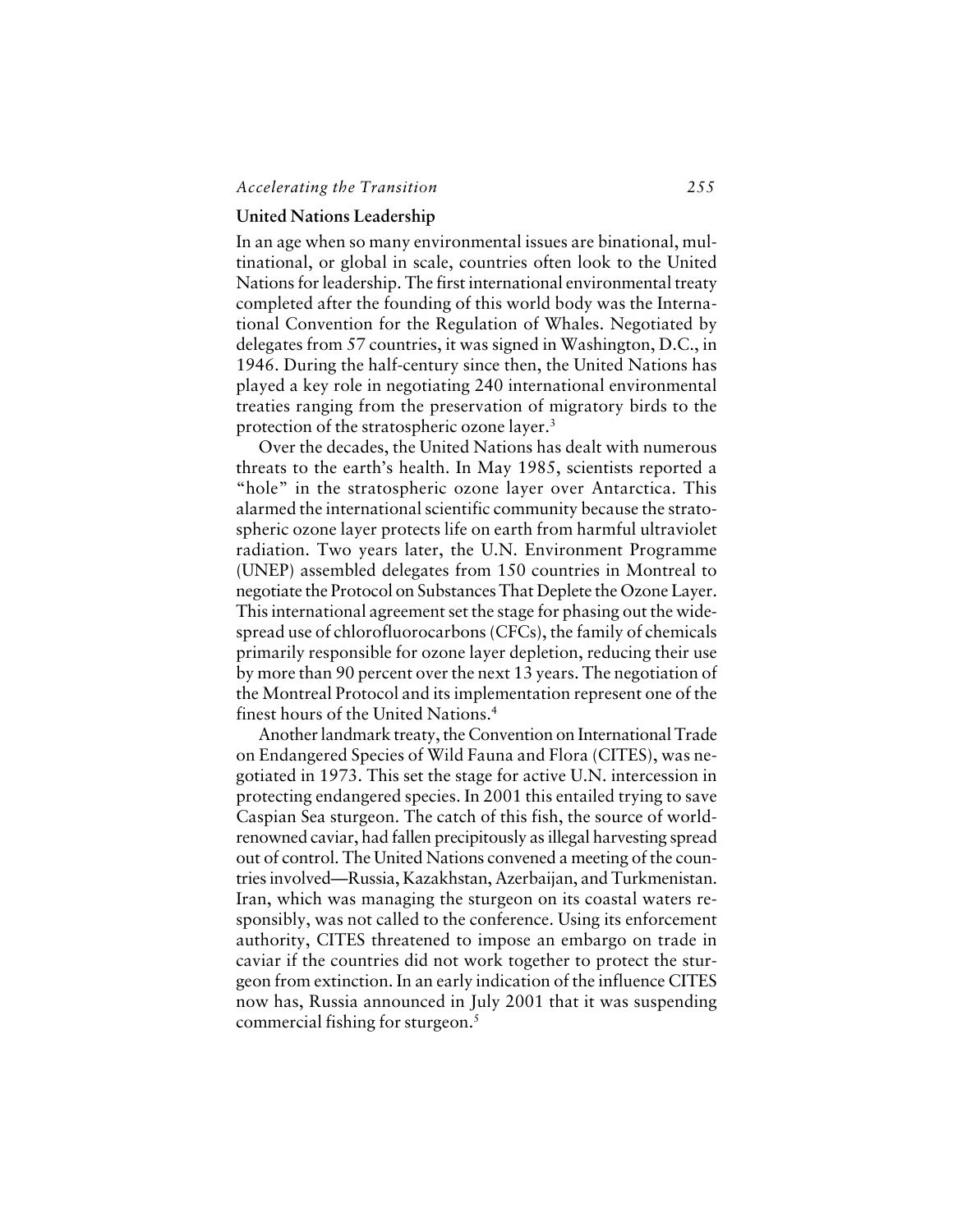#### *256 ECO-ECONOMY*

Another of the many environmental contributions by the United Nations is the Law of the Sea Treaty, which established off-shore limits of up to 200 miles. Individual countries were given the responsibility for managing their own fisheries. This treaty gives national governments the authority they need to protect their coastal fisheries and to manage them for maximum sustainable yield.

The United Nations also plays a prominent role on the climate front. It has mobilized 2,600 of the world's leading scientists to work in the Intergovernmental Panel on Climate Change (IPCC). This group, which contains numerous working groups, publishes a report every few years that provides the latest findings on climate change. The IPCC research and projections underpin international negotiations on climate stabilization.<sup>6</sup>

Despite the 240 international environmental treaties negotiated over the last half-century, degradation of the global environment continues. Although the United Nations has recorded numerous successes on the environmental front, the gap between what needs to be done and what is being done to ensure a sustainable future is widening. In the end, the United Nations cannot move any faster than its member governments will permit.

When the United Nations convened the first conference on the environment in Stockholm in 1972, it gave the fledgling international environmental movement a legitimacy it had lacked. When it convened the Earth Summit in Rio de Janeiro in 1992, its principal product was Agenda 21, a voluminous work on sustainable development. Although this consisted of bits and pieces of a sustainable future, it did not deal with the systemic economic change needed to create a sustainable future.

In September 2002, the United Nations will convene the World Summit on Sustainable Development in Johannesburg, South Africa. In many ways, this conference will be a test of whether the international community is ready to take the steps needed to reverse the earth's environmental deterioration before time runs out. Recognizing this, U.N. Secretary General Kofi Annan said in a 2001 commencement address at Tufts University, "We must stop being so economically defensive and start being more politically courageous."7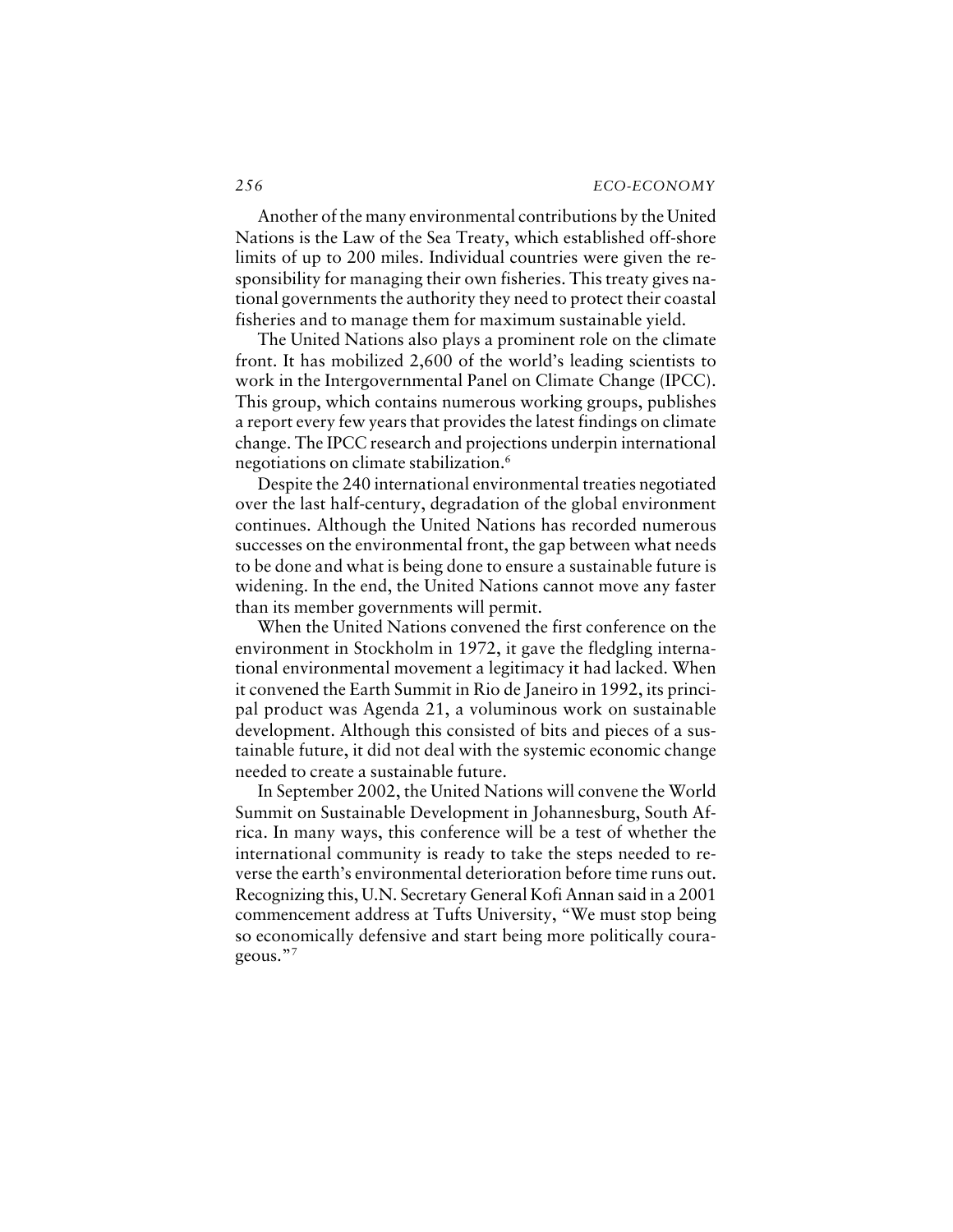## **New Responsibility of Governments**

Building an eco-economy depends on a shared global vision and a broad understanding of the fiscal restructuring needed to realize the vision. It is up to governments to foster the national vision of an eco-economy and to adopt the ecologically defined economic policies needed to build it. This will require a systematic effort to incorporate input from ecologists in economic policy formulation, especially in restructuring taxes and subsidies to help the market reflect the ecological truth.

Building public support for change of this scale will not be easy because it involves challenging vested economic interests. A sustainable economy will not emerge by accident, but only as a result of concerted, intelligent effort by an informed citizenry supporting strong political leaders. There is no substitute for political leadership in building an eco-economy.

It is up to national governments to develop long-term plans of where we want to go and how we plan to get there. The basic components of this plan are rather straightforward. They include reestablishing a balance between carbon emissions and carbon fixation, between aquifer withdrawals and aquifer recharge, between trees cut and trees planted, between soil loss and soil regeneration, and between human births and deaths.

The issue is not whether these balances will eventually be established. The only question is how. If societies do not achieve a balance between births and deaths by reducing births, nature eventually will do so by raising deaths. With aquifers, the choice is whether to balance pumping and recharge soon—while there is time to adjust—or to delay until the aquifer is depleted and the resulting fall in food production leads to potentially catastrophic food shortages.

Formidable though the effort to build a sustainable economy appears to be, almost all the component goals have been achieved by at least one country. China, for example, has reduced its fertility rate to below two children per woman and is thus headed for population stability within a few decades. Denmark has banned the construction of coal-fired power plants. Israel has pioneered new technologies to raise water productivity. South Korea has covered its hills and mountains with trees. Costa Rica has a national energy plan to shift entirely to renewable sources to meet its future energy needs. Germany is leading the way in a major tax-shifting exercise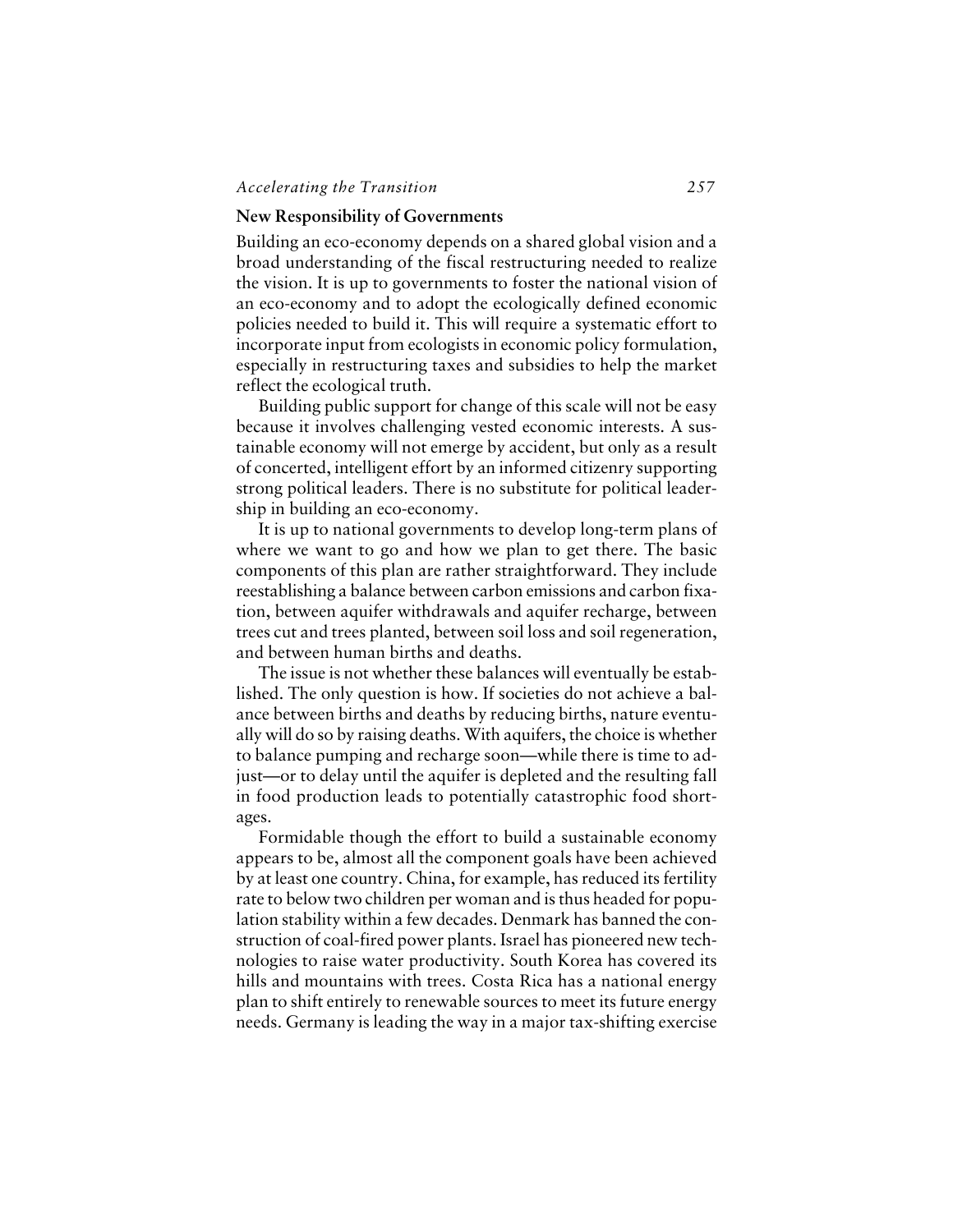to reduce income taxes and to offset this with an increase in energy taxes. Iceland is planning the world's first hydrogen-based economy. The United States has cut soil erosion by nearly 40 percent since 1982. The Dutch are showing the world how to build urban transport systems that give the bicycle a central role in increasing urban mobility and improving the quality of urban life. And Finland has banned the use of nonrefillable beverage containers. The challenge now is for each country to put all the pieces of an eco-economy together.<sup>8</sup>

Conveying the information needed to help people understand the imperative for change means collecting and disseminating information on key environmental indicators on a regular basis. For example, governments publish economic data on such trends as new housing starts, employment levels, labor productivity, and international trade balances each month. There is now a need for governments to systematically gather and publish the environmental data on such trends as carbon emissions, tree planting, water productivity, recycling rates, ice melting, and wind turbine installations, so we can measure progress on the environmental front.

An ideal way to transmit this information is through regular governmental press briefings that would relate these trends to the evolution of an eco-economy. Doing so could raise public understanding to where people will not only accept change, but actively work for it. This could include, for example, a press conference on melting glaciers and ice caps and the consequences for the country of resulting rises in sea level. In countries where population continues to grow, regularly assessing the future effect on the water supply and cropland availability per person could help build public support for stabilizing population.

Making the shift from a carbon-based to a hydrogen-based energy economy will require a major government effort to lead and inform. While many environmentalists and professionals in the energy industry understand the need for this, few understand the technologies that will be involved or the incentives needed to ensure that this fundamental shift proceeds on schedule. There is also a need for national annual reports on progress toward an ecoeconomy. The role of government, always important, is now even more so.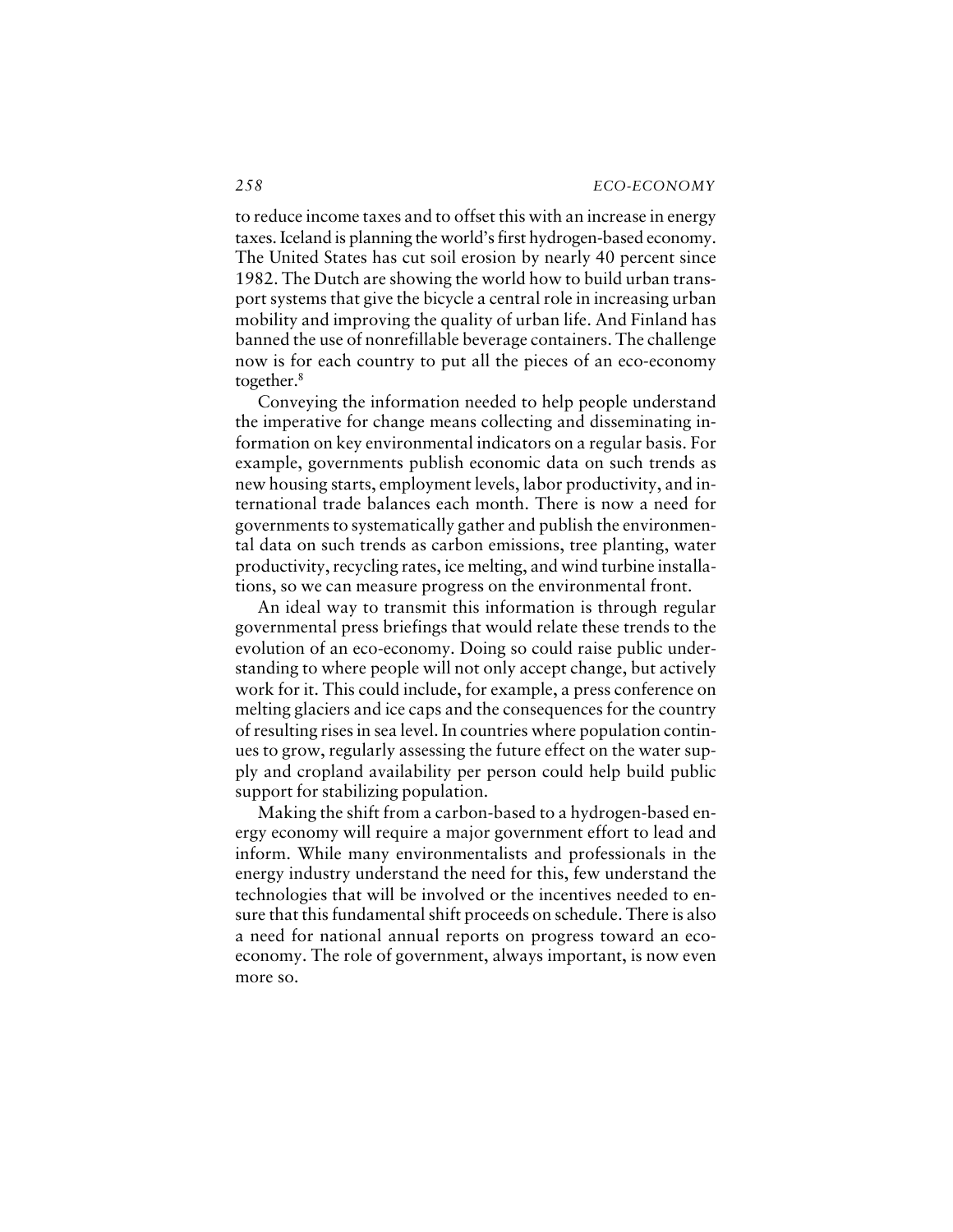#### **New Role for the Media**

Building an eco-economy quickly depends on a broad change in our public priorities and our private behavior, not only as consumers but, more important, as eco-economy activists. People change their behavior because of new information or new experiences. Our goal is to realize the needed changes in the economy through providing new information, for if this fails, the inevitable adjustment could be painful.

When thinking of the scale of the educational challenge, it is tempting to rely too heavily on the formal education system. But the generational time lags from teacher to student to eventual decisionmakers mean this approach is too slow on its own to facilitate a massive economic restructuring in time. Given this constraint of time, the world is necessarily dependent on the communications media to raise public awareness. Only the media have the capacity to disseminate the needed information in the time available.

The communications media have an extraordinary ability to raise public understanding of issues if they wish to—witness their role in raising awareness of smoking and health issues in recent decades. A global environmental educational effort would rely heavily on the world's major news organizations, including such wire services as Associated Press and Reuters in English, Deutsche Press Agency in German, Agence France Presse in French, Kyodo News Service in Japanese, the Press Trust of India in English and local languages, Tass in Russian, EFE in Spanish, and Xinhua in Chinese. The global electronic news organizations, such as the British Broadcasting Corporation, Voice of America, and Cable News Network (CNN), also have a pivotal role to play. At the national level, television networks, news magazines, and newspapers are key players.

One media shortcoming is the failure to convey the big picture. A newspaper might report that ice is melting in Alaska or on Mount Kilimanjaro, but fail to observe that ice is melting almost everywhere. A research report of a particular glacier or ice cap melting is news, to be sure, but the bigger story is not being well covered.

The same can be said about fish farming. There are occasionally stories of salmon farming in Norway, catfish farming in the southern United States, or fish farming in China. But the typical reader would have no way of knowing from newspaper coverage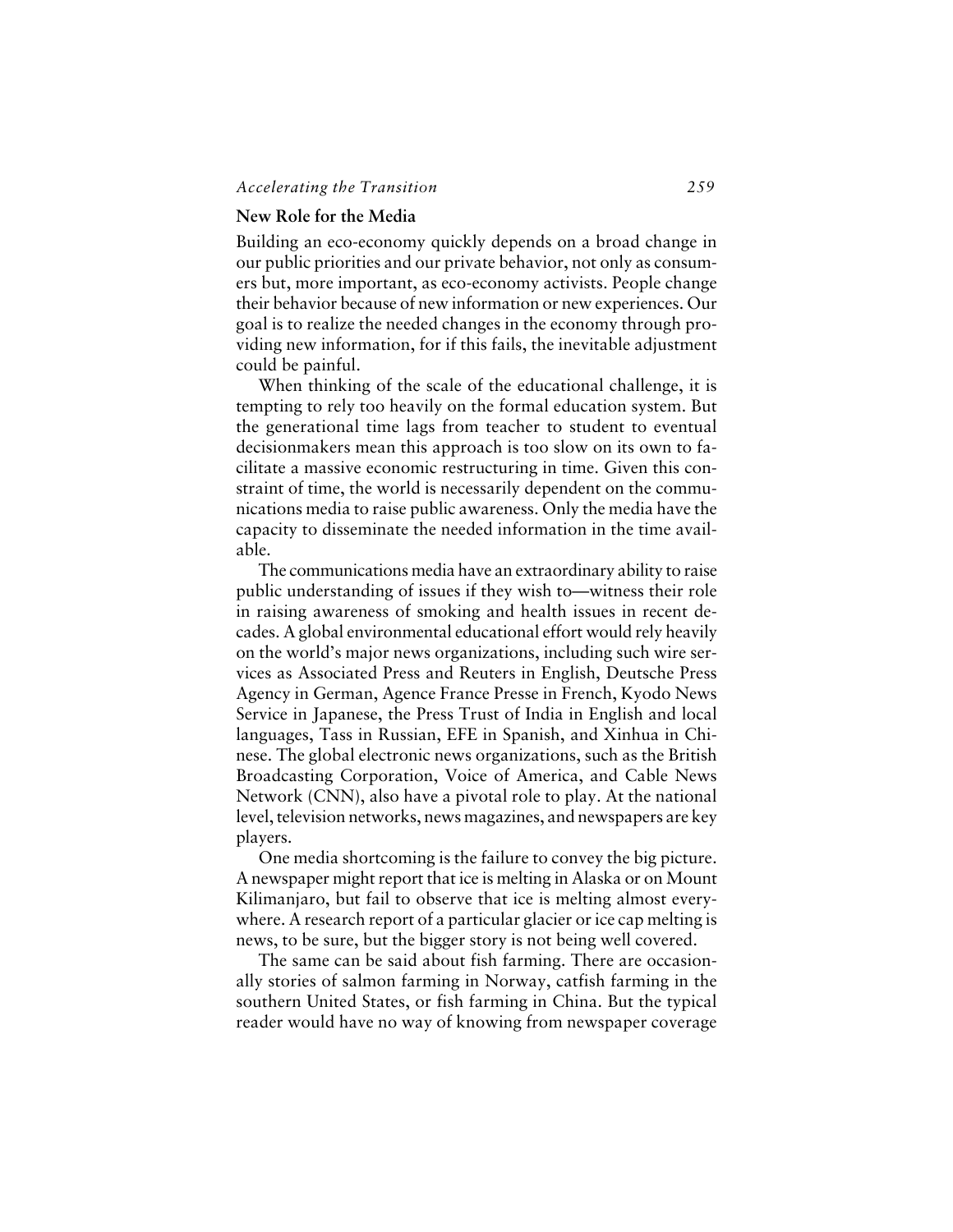that fish farming expanded by 11 percent a year during the 1990s and is on track to overtake world beef production by the end of this decade. That is the story. It is not being told.<sup>9</sup>

One reason for this information gap is that news media are not organized to deal with global issues and trends. A major news organization typically has a national desk and a foreign desk. The latter includes reporters based abroad, operating at the country or regional level. But a foreign desk is not a global desk, regularly assigning global stories. These often go uncovered, falling through the cracks in an outmoded organizational structure. In the past, when virtually all news was local, when there were no perceptible climate changes, ozone layer depletion, or collapsing oceanic fisheries, there was no need for global coverage. Today the key stories are global in scope, but there is no global desk to deal with them systematically.

Despite occasional weaknesses, some news organizations have provided exemplary coverage of environmental issues. In the United States, *Time* magazine stands out. It moved to the forefront a decade ago when, instead of selecting a "man of the year" as it usually does in the first issue of each year, it surprised readers by selecting Earth as "planet of the year," devoting the issue to an analysis of the environmental issues facing humanity.<sup>10</sup>

Then in the fall of 1997, under the leadership of Charles Alexander, *Time* produced a special issue of its international edition entitled "Our Precious Planet: Why Saving the Environment Will be the Next Century's Biggest Challenge." The issue recognized, in a way that few major news organizations have, the extraordinary dimensions of the challenge facing humanity as we try to sustain economic progress in the face of continuing environmental deterioration.<sup>11</sup>

After President Bush shocked the world by abandoning the Kyoto Protocol, *Time* devoted an issue to the President's decision and its consequences, with 16 pages of discussion of the basic science and evidence of climate change. This issue also included the results of a CNN/*Time* poll showing that the majority of Americans are concerned about global warming, and a statement by 10 eminent global citizens, including Jimmy Carter and Mikhail Gorbachev, calling for the President to support the Kyoto Proto $col.<sup>12</sup>$ 

Also at the front of the media pack is *Nihon Kezai Shimbun*,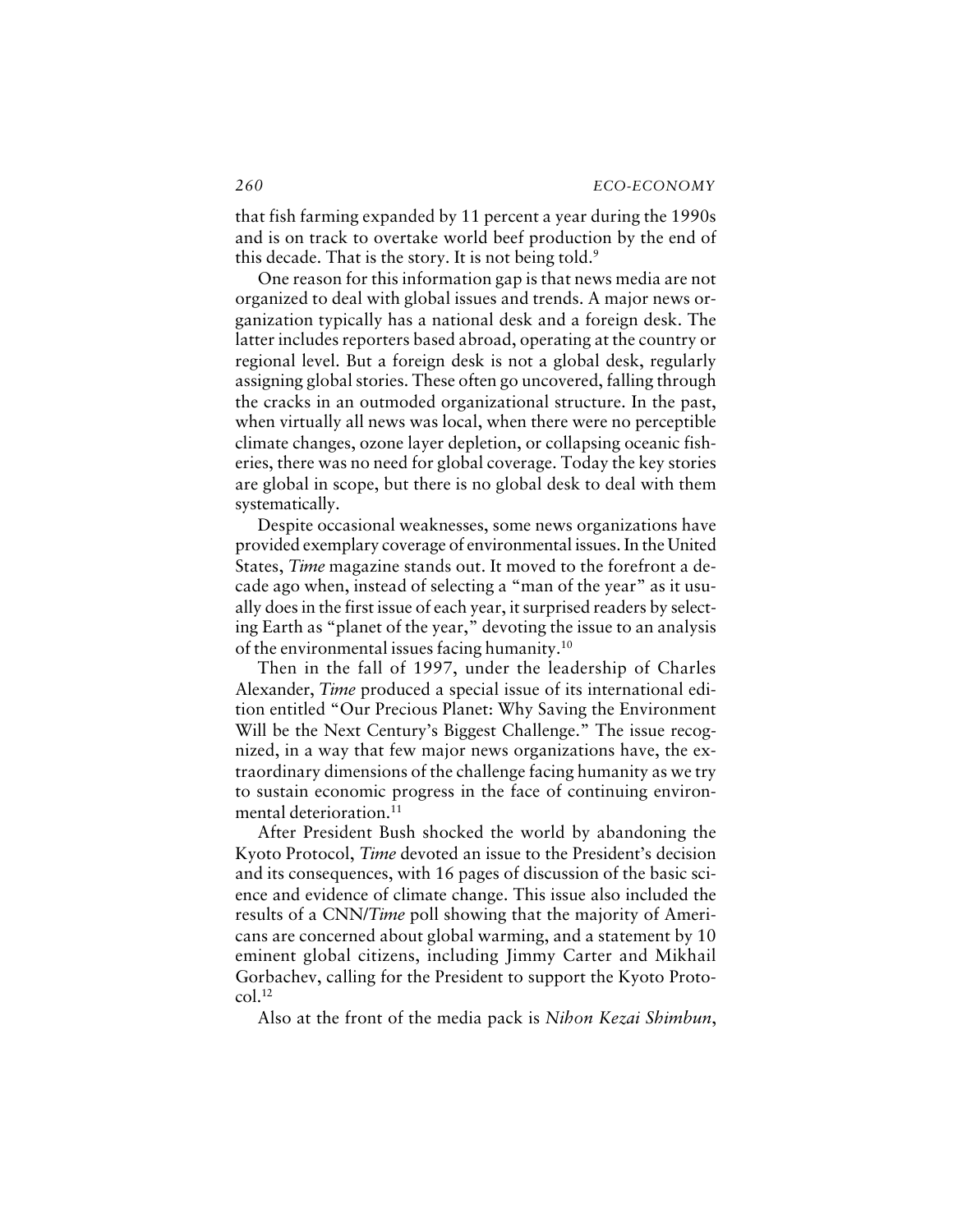Japan's premier business newspaper, which has a larger circulation than the *Wall Street Journal*. Under the leadership of editorial page director Tadahiro Mitsuhashi, this business newspaper has published numerous cutting-edge articles and editorials on environmental issues, including support of zero emissions as a goal for industry.<sup>13</sup>

At the international level, CNN under Ted Turner's leadership has been a consistent leader in covering environmental issues. In addition to regular weekly programs, CNN has carried numerous specials on the environment.

One of the strengths of large news organizations is that they can draw global attention to local environmental issues, often before they escalate into global issues. Media coverage of the ozone hole discovered over Antarctica in 1985 played a key role in mobilizing worldwide public support for phasing out CFCs. The media can also share with the world successful local responses to environmental issues, which would help in replicating them elsewhere.<sup>14</sup>

The bottom line is that disseminating information on the scale needed to build an eco-economy in the time available is not likely to succeed unless the communications media can raise public understanding to the point where people will support these changes. This is not a responsibility that editors and reporters have asked for or, indeed, that most would want to assume. But there is no alternative. We are facing a situation so totally different from any that our modern civilization has faced before that entirely new initiatives are required.

#### **The Corporate Interest**

Like the rest of society, corporations have a stake in building an eco-economy. Profits do not fare well when an economy is declining or threatening to collapse. The stakes are particularly high in the energy sector, which is affected much more than, for example, the food sector. To become sustainable, the latter needs to be modified, but the former needs to be fundamentally restructured.

There are essentially two approaches that fossil fuel firms can take. They can try to defend the status quo or they can see climate stabilization as the greatest investment opportunity in history. In the United States, the Global Climate Coalition (GCC)—an industry group—was formed by those who wanted to resist the restructuring of the global energy economy. In opposition to the Kyoto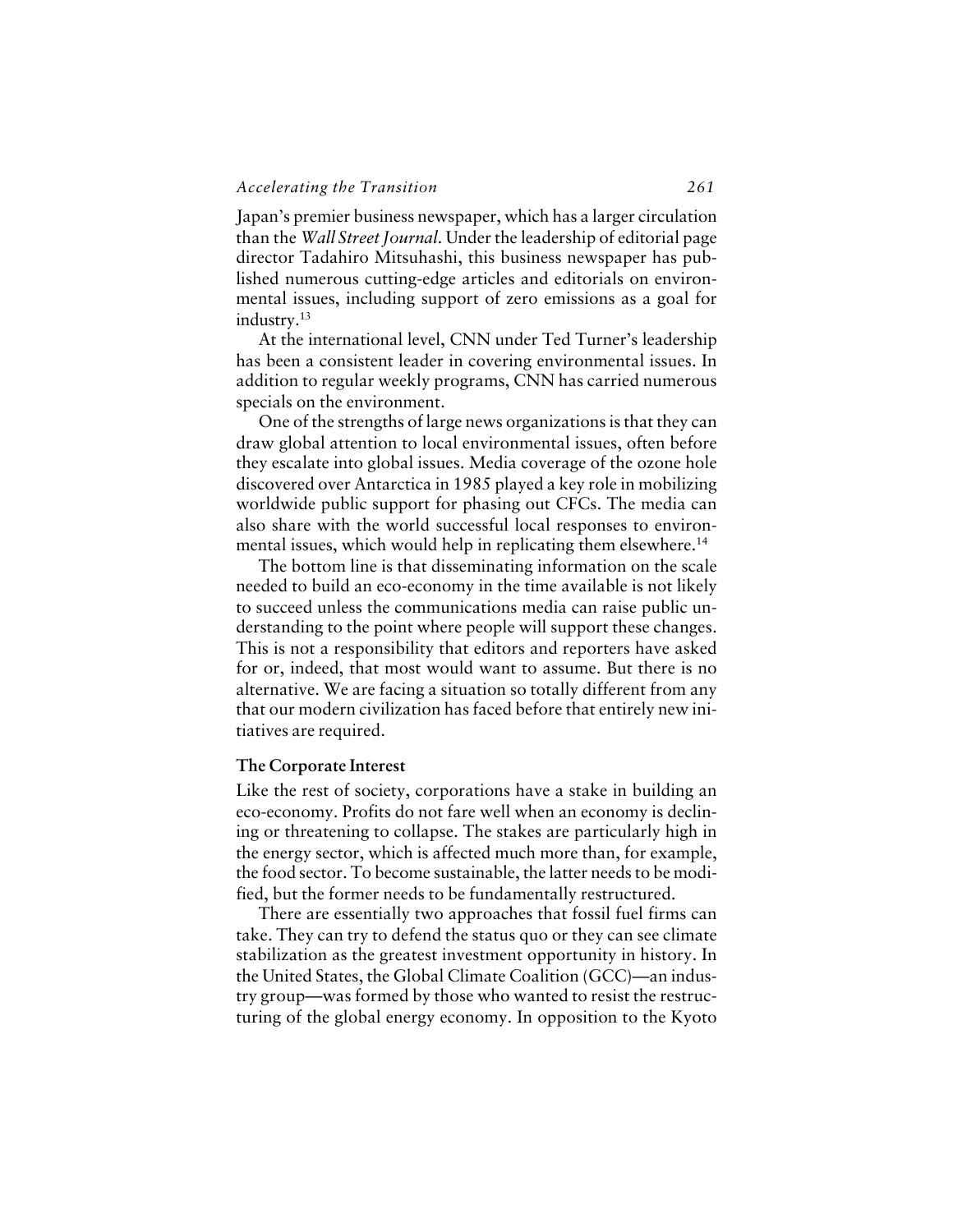agreement, the GCC engaged in a massive disinformation campaign, one designed to confuse the American public about the urgent problem of climate change.<sup>15</sup>

The first break in the united front presented by the fossil fuel industry came in a speech by John Browne, the head of BP, at Stanford University in May 1997. (See Chapter 5.) He acknowledged that climate change was a potentially serious threat and announced that BP was no longer an oil company, but an energy company. Browne's talk sent shock waves of distress through the oil community and ripples of excitement through the environmental community. A major oil company had broken ranks.<sup>16</sup>

Browne's speech set the stage for change. He announced that BP was withdrawing from the Global Climate Coalition. Dupont had already left. The following year, Royal Dutch Shell announced that it, too, was leaving. Its corporate goals, like those of BP and Dupont, no longer meshed with those of the GCC. Like BP, it no longer viewed itself as an oil company, but as an energy company.<sup>17</sup>

In 1999, the Ford Motor Company withdrew from the GCC. In rapid succession in the early months of 2000, DaimlerChrysler, Texaco, and General Motors (GM) announced that they too were leaving the coalition. With the departure of GM, the world's largest automobile company, the die was cast. A spokesman for the Sierra Club quipped, "Maybe it is time to ask the last one out to turn out the lights."<sup>18</sup>

Some major corporations are not only visualizing an ecoeconomy, but are starting to build it. As described in Chapter 5, Royal Dutch Shell and DaimlerChrysler are leading a consortium of corporations that is working with the Icelandic government to make that country the world's first hydrogen-powered economy. And in June 2000, ABB, the Swiss-based giant in the global power industry, with an annual turnover of \$24 billion, announced a major restructuring. It indicated that henceforth it would be emphasizing alternative energy sources, such as wind. It announced that its engineers had designed a new wind turbine called the Wind Former, a machine that reduces generating costs by 20 percent below the most efficient turbines now in use.<sup>19</sup>

ABB is abandoning its traditionally dominant role in the construction of large-scale thermal power plants, including those powered by coal, oil, gas, and nuclear energy. In 1999, ABB sold off its large-scale power generating business, with the principal units go-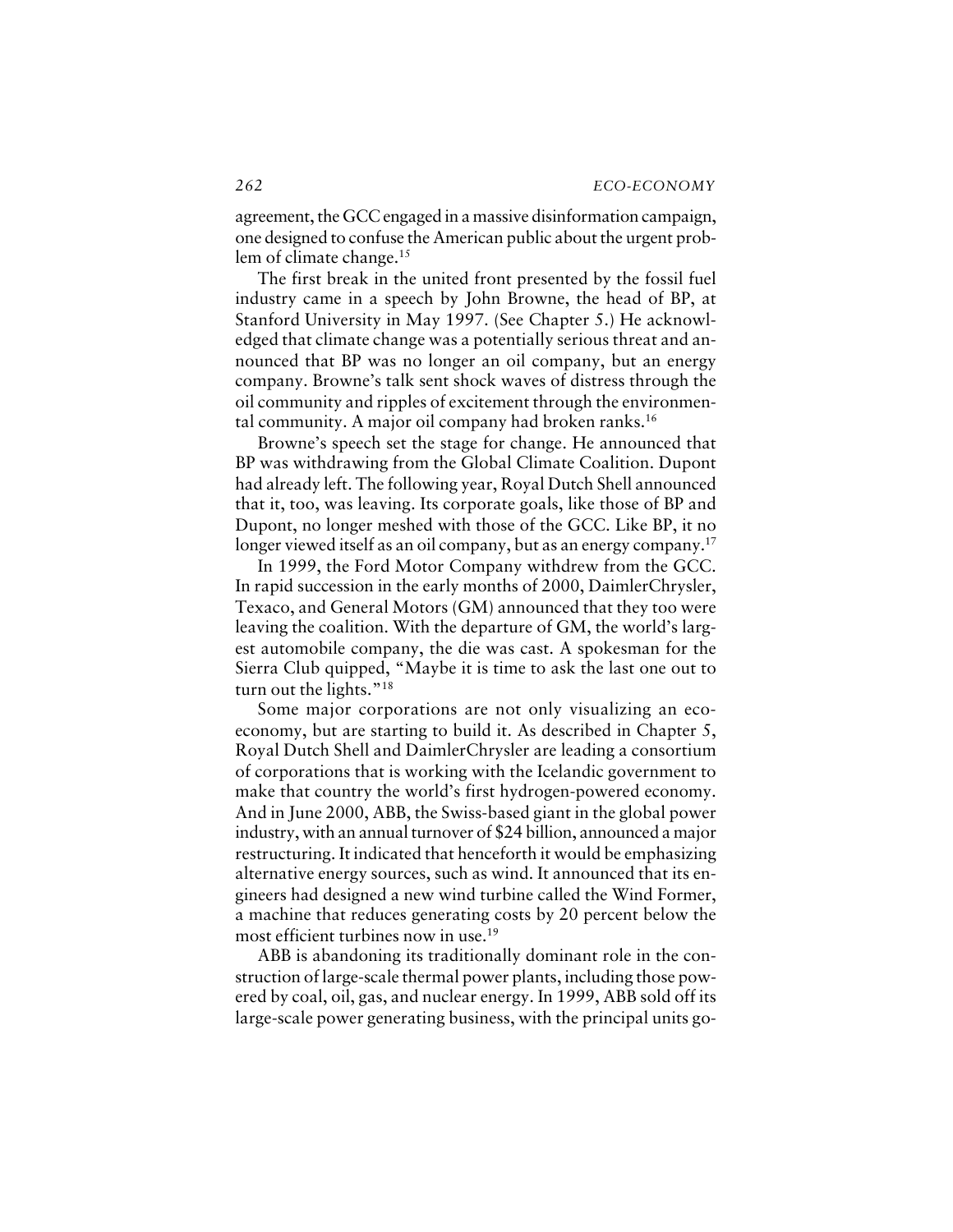ing to Alston, of France, and to British Nuclear Fuels. It was thus repositioning itself for a major push in the development of smallscale, renewable energy generation. A company with a vision of the new energy economy, ABB is planning to concentrate on developing wind and small-scale combined-cycle heat and power, as well as fuel cells. It plans to use information technology to integrate these distributed sources into a single grid.<sup>20</sup>

Looking to the future, ABB sees 755 million households in the world without electricity. The overwhelming majority of these households do not even have access to an electricity grid. For them, ABB believes it will be cheaper to install small-scale power than to invest in large thermal power plants and building a grid, both of which are costly. In its vision of the new energy economy, ABB suggests, for example, that "a small town might be supplied by a mix of combined heat and power, generating facilities, wind power, fuel cells, and photovoltaic energy with output from individual sources being adjusted via a micro-grid to compensate for seasonal variations in wind speeds and sunshine."<sup>21</sup>

Many companies have set their own goals for reducing carbon emissions—and they substantially exceed the goals of the Kyoto Protocol. For example, Dupont, measuring its goals in terms of  $\mathrm{CO}_2$  equivalent emissions, plans to reduce greenhouse gas emissions 65 percent from 1990 levels.<sup>22</sup>

Firms in some other industries are going even further in setting environmental goals. Among these are Interface, a manufacturer of industrial carpet based in Atlanta, Georgia, and STMicroelectronics, an Italian-based semiconductor manufacturer. Ray Anderson, the CEO of Interface, became an avid environmentalist in 1994 after reading *The Ecology of Commerce* by Paul Hawkins. Since his conversion, he has become an enthusiastic advocate of building an eco-economy. In *Fortune* magazine, he described plans for his firm: "Interface of Atlanta, my company, is changing course to become sustainable—to grow without damaging the earth and to manufacture without pollution, waste, or fossil fuels. If we get it right, our company and our supply chain will never have to take another drop of oil."<sup>23</sup>

The Interface plan is to generate no waste and no carbon emissions—to be totally sustainable. Instead of selling carpet to companies, Anderson wants to sell carpeting services, an arrangement whereby Interface agrees to maintain a certain style and level of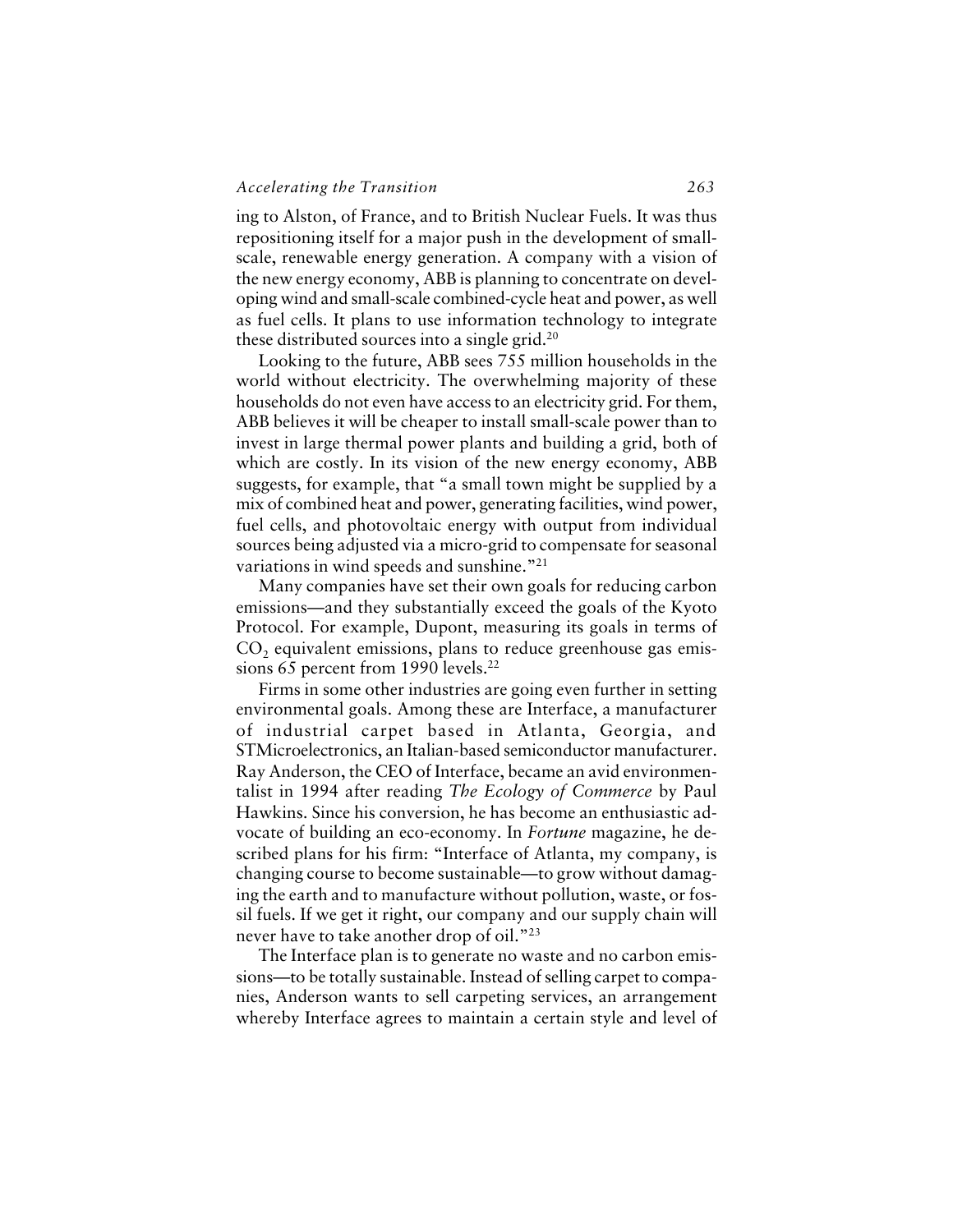carpeting in a company's offices for, say, 10 years. Worn carpet will be returned to the factory, melted down, and respun into new fiber. This new carpet then goes on the floor. "Our goal," Anderson says, "is not to lose a single molecule of carpeting material." This system, which requires no raw materials and sends nothing to the landfill, closes the loop.<sup>24</sup>

Interface's zero carbon emissions goal is being achieved by turning to solar cells and wind energy to power its plants. For energy uses that cannot be covered by these renewable sources, the company plans to offset carbon emissions by planting trees.<sup>25</sup>

STMicroelectronics, one of the world's largest manufacturer of semiconductors, is also committed to an environmentally sustainable operation. Pasquale Pistorio, president and CEO, matches the fervor of Ray Anderson. After being ranked first in eco-efficiency among 14 semiconductor companies worldwide, Pistorio said that "none of ST's environmental initiatives have taken more than three years to pay back, while our reputation as the semiconductor industry's 'green leader' helps us to attract the young, talented engineers that are essential to sustain our growth and keep us at the leading edge of the industry that is transforming the world."<sup>26</sup>

Like Anderson, Pistorio also wants to build an environmentally neutral corporation, and to do it by 2010. The company plans to reduce carbon emissions by shifting to an energy mix for 2010 that relies on cogeneration for 65 percent of its energy, conventional sources for 30 percent, and renewables for 5 percent. This will still leave it with a net contribution of  $\mathrm{CO}_2$  into the atmosphere, which it plans to offset by planting enough trees to sequester roughly 1 million tons of carbon emissions per year. The company's net revenues in 1999 exceeded \$5 billion, with net earnings of \$547 million; in 2000, net revenues were estimated at \$6.7 billion, with earnings of \$1.3 billion.<sup>27</sup>

Pistorio dates his environmental conversion to reading *State of the World 1994* from the Worldwatch Institute. Since then, he not only has begun to reshape his company, but each year he distributes English, Italian, and French editions of *State of the World* to his senior staff and to European political and business leaders.<sup>28</sup>

These two firms are models of future corporations, the companies that will make up the eco-economy. Both CEOs support a restructuring of the tax system, one that reduces income taxes and increases taxes on environmentally destructive activities, including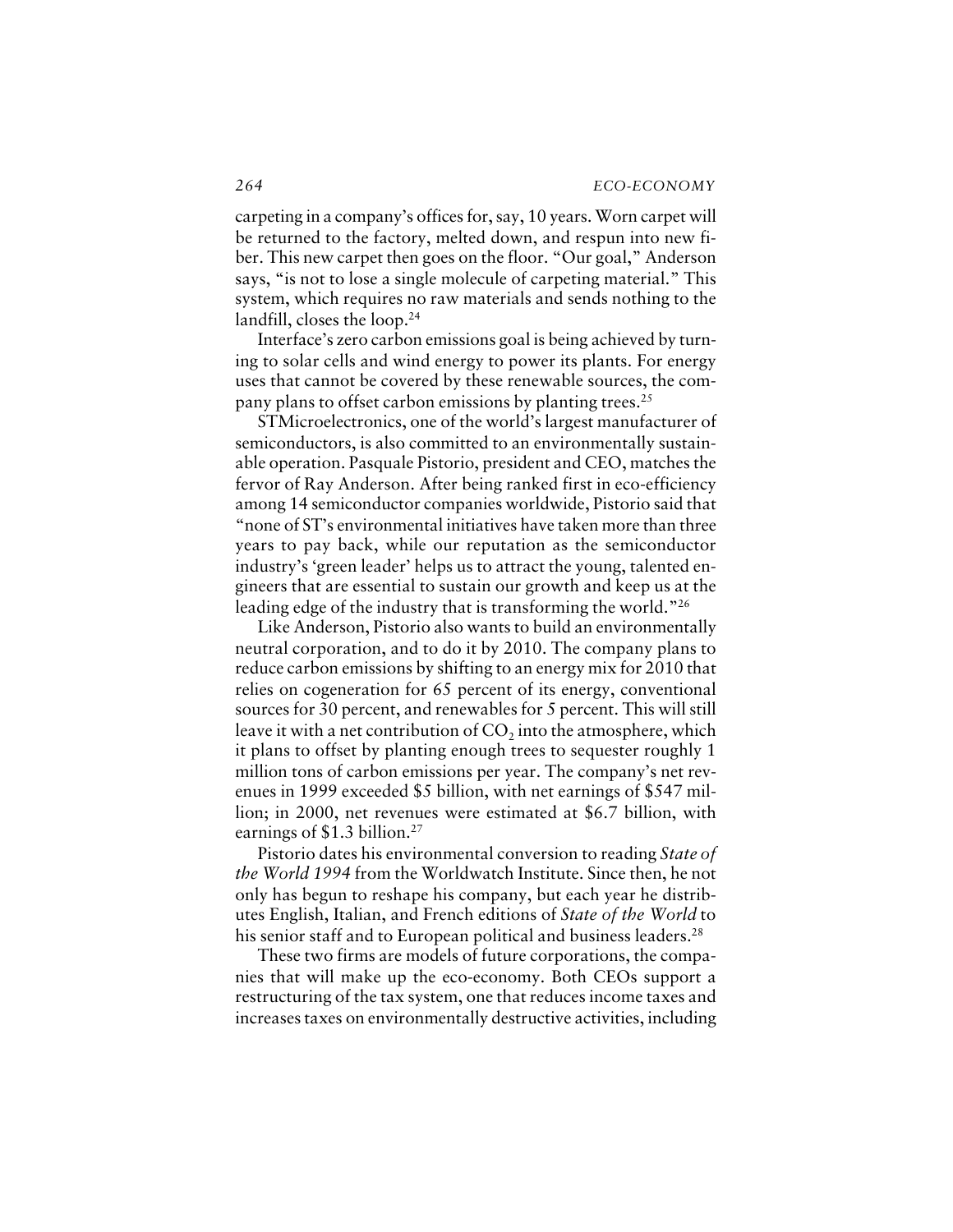the carbon emissions that are disrupting the earth's climate. These two firms, in different industries and from different cultures, have identical goals. Each wants to build a corporation that meets human needs, provides generous profits to stockholders, and does it in a way that is environmentally neutral. Their CEOs have reached this point for the same reasons. They understand that the economy depends entirely on the earth's natural support systems. If these deteriorate, the deterioration of the economy cannot be far behind. In the end, their interest is not altruism, it is self-interest.

Both emphasize that being "green" pays. This is perhaps not surprising, since more-enlightened managers are more aware of environmental issues. Those clinging to the past, always trying to defend the status quo, are by definition not likely to be the more talented managers. As Ray Anderson has "greened" his firm since 1994, sales have surged 77 percent, profits are up 81 percent, and the stock price is up 70 percent. Amory Lovins, a longtime energy efficiency advocate who has served as a consultant to Anderson, notes that the sales representatives adopt the CEO's vision and become eco-crusaders as they pitch their carpeting with renewed fervor. Lovins observes, "This happens a lot in green companies. Freeing up the contradictions between making a living and doing it in a way that your kids can be proud of you causes an implosion of energy."<sup>29</sup>

#### **NGOs and Individuals**

Few areas of human activity have been so dominated by NGOs as the environmental movement. Broadly speaking, NGOs evolve to fill gaps left by government and the business sector. Literally thousands of such groups have been formed in both industrial and developing societies. Most NGOs are public interest groups as opposed to special interest groups.

Environmental groups are sometimes local, single-issue organizations with a handful of members. Others are full-spectrum groups that are global in their membership and orientation. Membership may vary from a handful of people to several million. The World Wide Fund for Nature (WWF), for example, with a worldwide membership that climbed from 570,000 in 1985 to 5.2 million in 1995, has an influence on environmental policy that exceeds that of many governments. Environmental groups play a major educational role through their press releases, magazines, newsletters, Web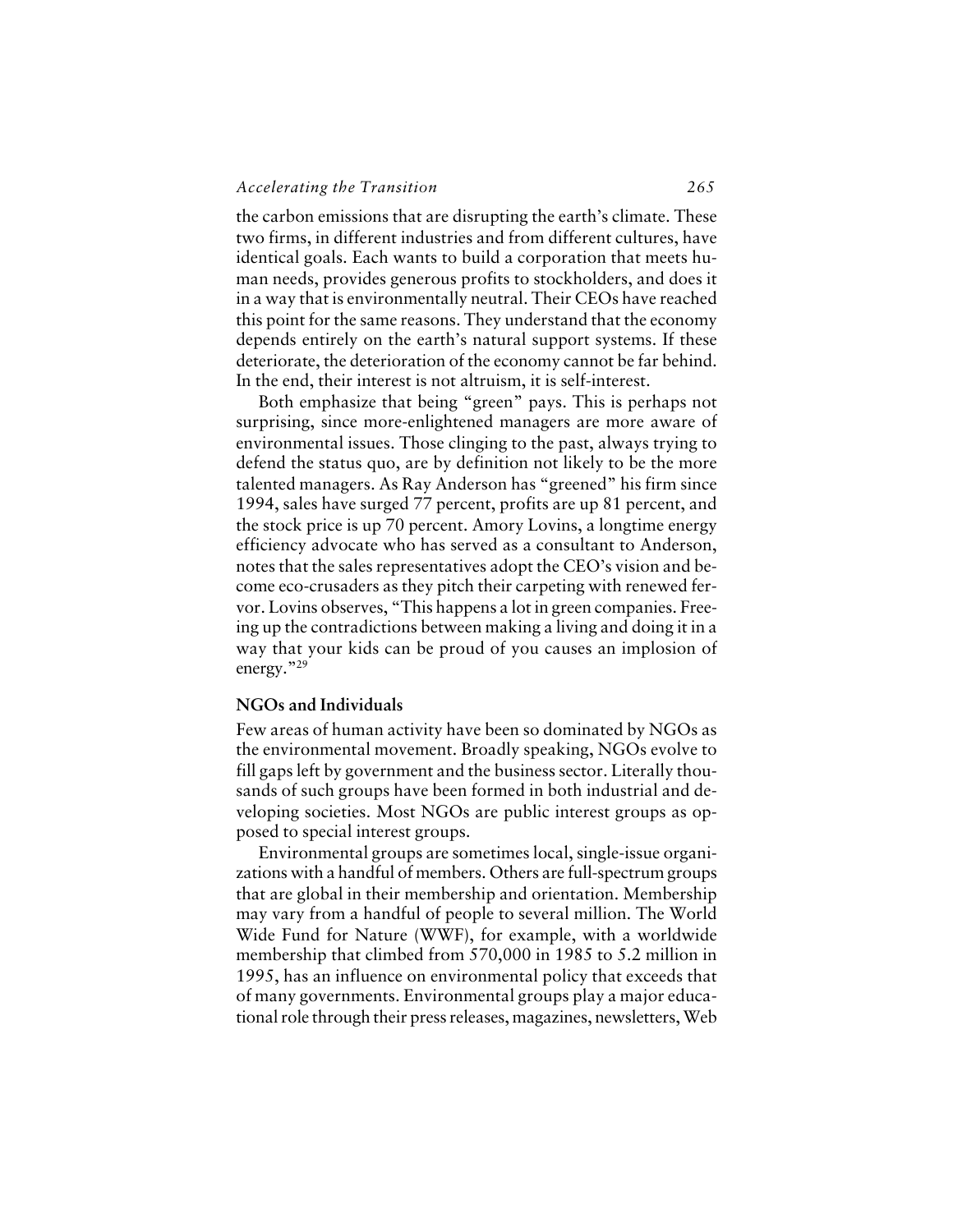sites, and electronic mailing lists. When coalitions mobilize to focus on a single issue, they can become a formidable political force.<sup>30</sup>

Using the Internet to mobilize political support for environmental actions is a valuable new asset in the effort to build an eco-economy. Thousands of environmental NGOs have Web sites and electronic mailing lists that provide information on key issues. Concerned individuals can develop their own electronic mailing lists, distributing environmental information to hundreds, if not thousands, of friends and associates.

Research by environmental groups provides information to guide environmental activists. The Worldwatch Institute, founded in 1974 in Washington, D.C., was the first such global environmental research group, followed by the World Resources Institute (WRI) in 1982, also in Washington, and the Wuppertal Institute in Germany. Research by these and other groups underpinned much of the discussion at the Earth Summit in Rio de Janeiro in 1992.

The annual *State of the World* report launched by Worldwatch in 1984 was designed to fill the gap in the series of U.N. annual reports. For example, the World Health Organization produces *The State of the World's Health*, the U.N. Food and Agriculture Organization publishes *The State of Food and Agriculture*, and the U.N. Population Fund, *The State of the World's Population*. But until UNEP launched a comprehensive *Global Environmental Outlook* report, the United Nations had failed to produce a regular state of the environment report. As evidence of the hunger for environmental information, Worldwatch Institute's annual *State of the World* report has been translated into more than 30 languages.

The World Resources Institute is anchoring a worldwide collaborative effort on a "Millennium Ecosystem Assessment." This project, in which WRI has involved the World Bank, UNEP, and the U.N. Development Programme, is by far the most ambitious, detailed assessment of global ecosystems ever undertaken. Involving major scientific bodies and hundreds of scientists, this project is designed to provide information on the present and likely future condition of the world's ecosystems to guide future ecosystem management.<sup>31</sup>

At the other end of the environmental spectrum is Greenpeace, an activist organization. It shares the same goals as the research institutes, but whereas they rely on analysis and information to bring about change, Greenpeace relies primarily on political con-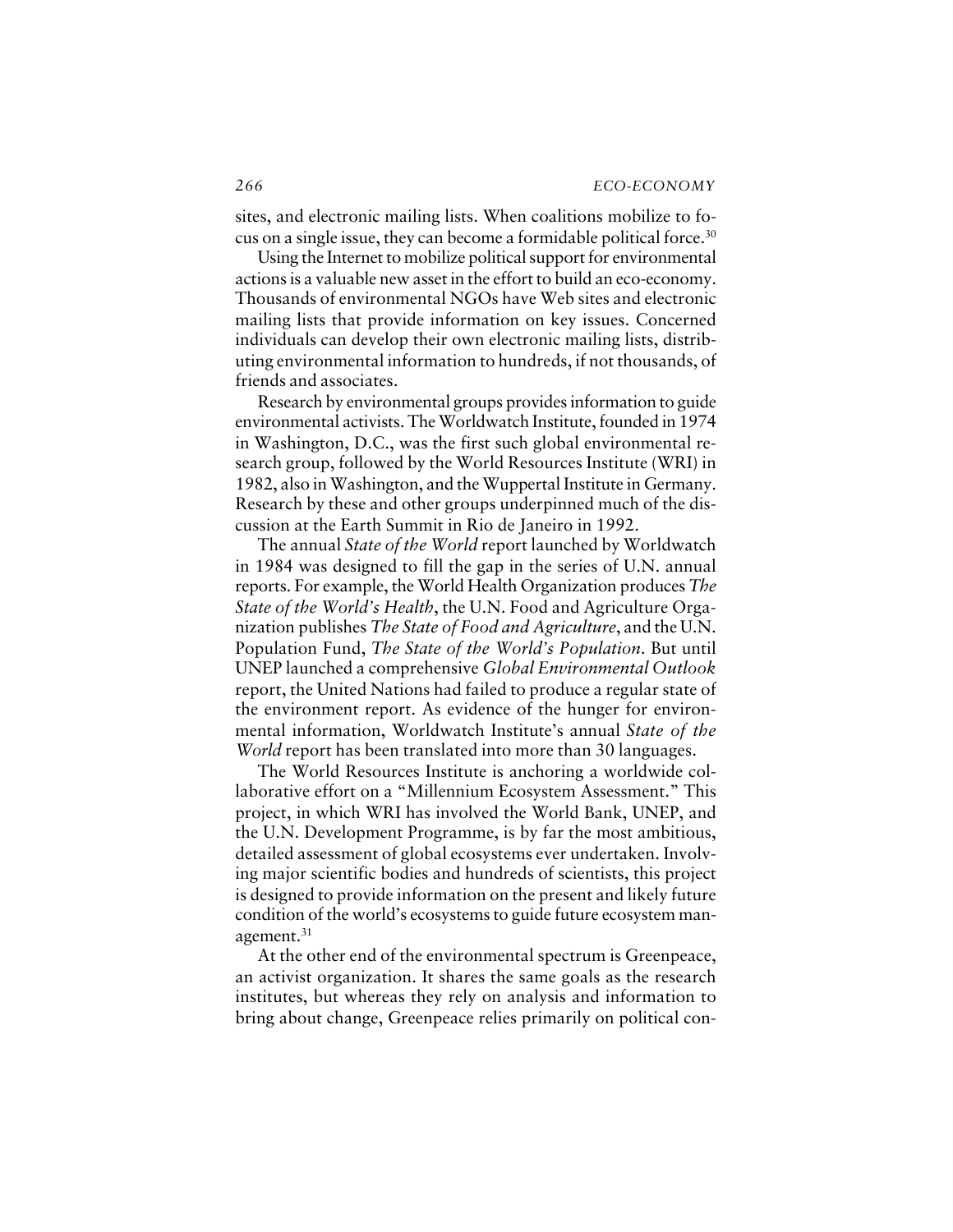frontation and media events that can rally public opinion. Even the threat of a boycott of a company product can induce changes in corporate policy. This was perhaps most dramatically displayed in 1996, when Shell was planning to dispose of a wornout oil rig, the Brent Spar, by simply dumping it in the North Sea. Greenpeace's attack on Shell over this plan took the form of a boycott of service stations in Germany. In the face of declining gasoline sales, Shell acquiesced and developed another means of disposal.<sup>32</sup>

NGOs have greatly strengthened their role at the international level as a result of advances in communication, including the fax machine, e-mail, and the cell phone. In 1998, for example, governments of 29 of the more affluent countries entered into closeddoor negotiations on a multilateral agreement on investment. NGOs mounted a worldwide challenge to this secretive process and aroused so much public concern that they were able to bring it to a halt. The groups that objected to these negotiations were concerned that this agreement on investment would lead to a downward spiral in both environmental standards and wages—in the words of one analyst, "a race to the cellar."<sup>33</sup>

In late 1999, the World Trade Organization (WTO), which was founded in 1995 as the successor to the General Agreement on Tariffs and Trade, convened a meeting in Seattle to develop the agenda for a new round of trade talks—the Millennium Round. Although only a few years old, the WTO had gained a reputation for recognizing only bottom-line economic issues. It seemed more or less oblivious to environmental and social issues affected by trade policy decisions. In virtually every case involving conflicts between trade expansion and environmental protection, the WTO had ruled in favor of trade expansion.<sup>34</sup>

The WTO had set off alarm bells for those in environmental groups, in organized labor, and in developing countries, which often came out on the wrong end of trade liberalization negotiations. The Seattle meeting was attended by some 5,000 delegates and political leaders, including environment and trade ministers, from more than 150 countries. But there were also 50,000 protesters who used civil disobedience to disrupt transportation and the convening and progress of the talks. The U.S. National Guard intervened, using tear gas and arresting hundreds of protesters in a response reminiscent of anti-war demonstrations of the early 1970s. A dusk-to-dawn curfew was imposed. Fifty square blocks in down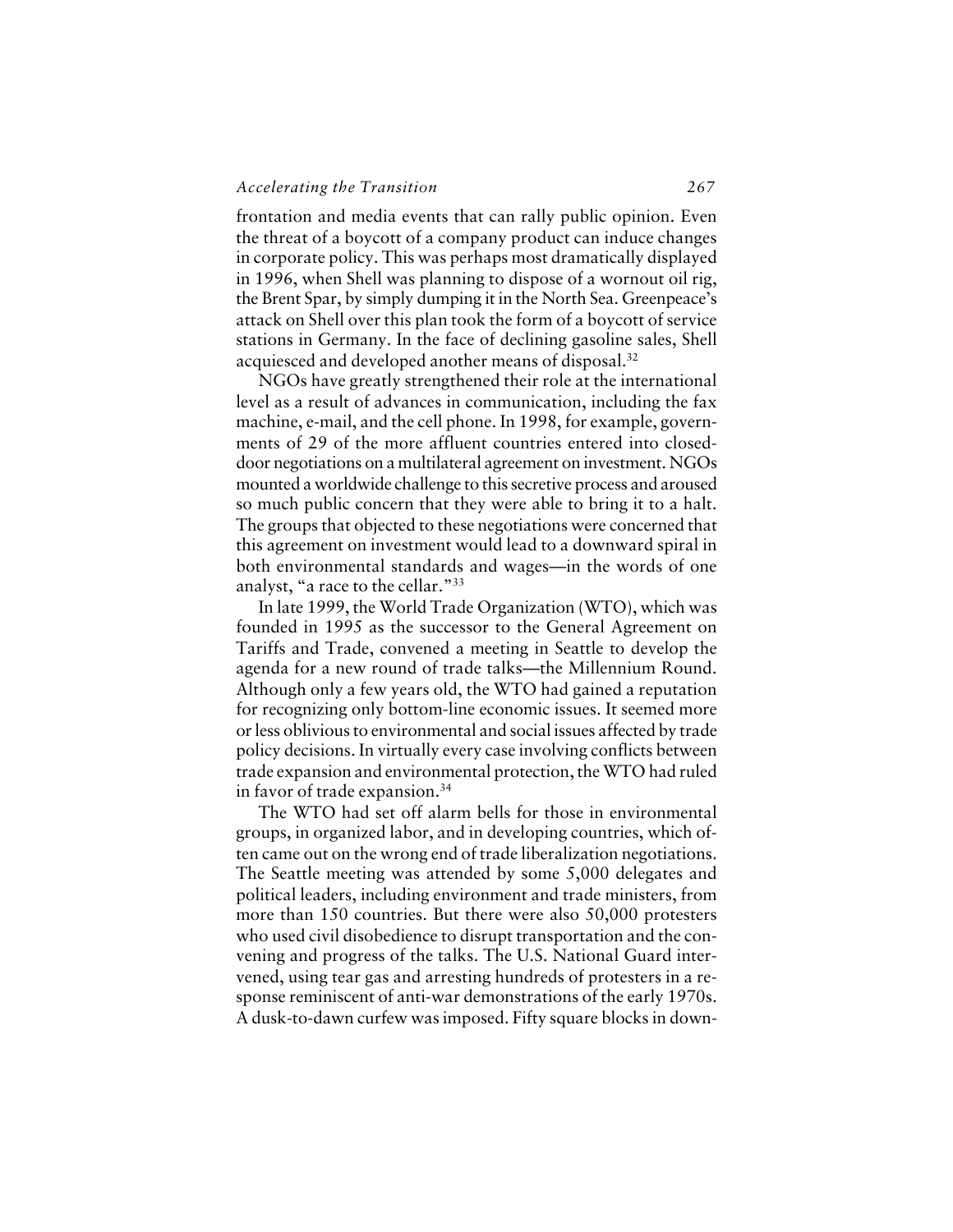town Seattle were set aside as a "no protest zone."<sup>35</sup>

In the end, the talks collapsed largely because of public criticism of the failure to consider environment and poverty adequately. WTO officials were in a state of shock and may never be the same again. Nor should they be. If they were not aware of environmental and social issues before the protests in Seattle, they are now. Most U.N. agencies, the World Bank, and national governments now recognize that NGOs are stakeholders, that they often represent societal interests even more effectively than do elected politicians, who are sometimes corrupted by the political process. NGOs have acquired experience, expertise, and skill in analyzing issues and in confronting governments that they believe are behaving irresponsibly. They are now treated less as mere critics on the sidelines and more as partners in negotiations and in developing agendas for international conferences.

From time to time, a government or group of governments sides with NGOs on an issue. In 1997, for example, Taiwan announced a plan to dispose of nuclear waste in North Korea. Unwilling or unable to dispose of it within its boundaries, the government was taking advantage of the abysmal poverty in North Korea to buy a place to dump the waste from nuclear power plants. The government of South Korea and the powerful Korean Federation of Environmental Movement combined forces in opposition to this plan. In the end, they succeeded.<sup>36</sup>

In 1997, a loose array of some 400 NGOs and the Canadian government launched an effort to ban the use of landmines. Although the United States was opposed to the effort, the NGOs mobilized enough public opinion to get the signatures of 122 governments on the landmine-banning treaty. By now, 117 countries have ratified the accord, which went into force on 1 March 1999. New communications technologies played a central role in mobilizing worldwide political support in support of the ban.<sup>37</sup>

Individuals also play an important role in the global environmental movement. Indeed, Rachel Carson, who wrote *Silent Spring*, is widely credited with being the founder of the modern environmental movement. Her book, which dealt with the use of pesticides, such as DDT, that were threatening bird populations, filled a gap because the U.S. government was not responding to this threat.

Ted Turner, founder of CNN, set the standard for individual philanthropy when in 1997 he announced his gift of \$1 billion to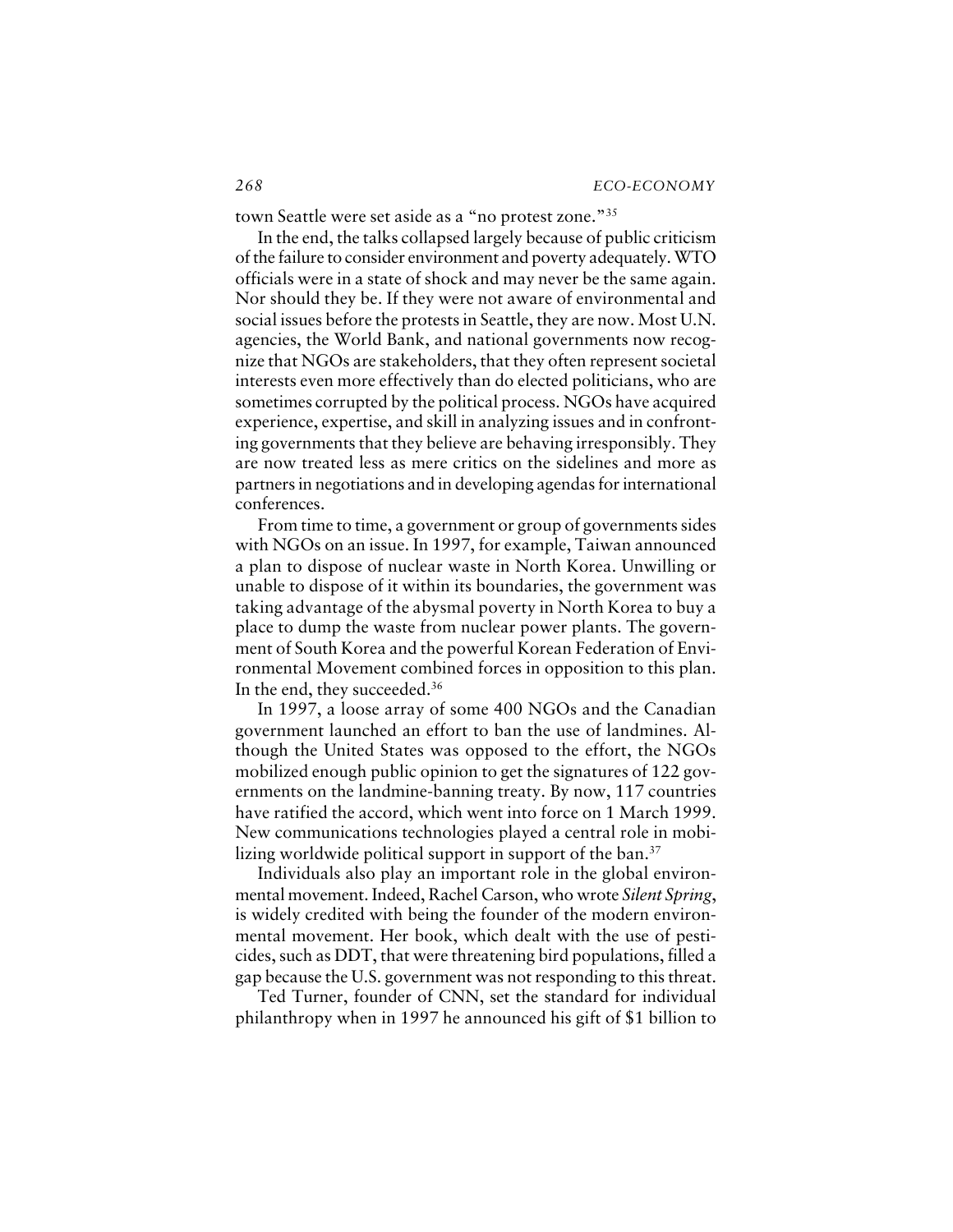the United Nations to support work on population stabilization, environmental protection, and the provision of health care. He created the UN Foundation to serve as a vehicle through which the resources could be transferred. Turner could have waited, leaving a bequest to set up the foundation after his death. But given the urgency of the situation, he argued that billionaires needed to respond now to the world's most pressing problems before they spin out of control, becoming unmanageable. It is quite likely that Turner's initiative affected Bill Gates of Microsoft and other newly minted billionaires. Gates himself has now set up the world's largest foundation and is allocating sums of money that dwarf the resources of many governments in an effort to improve health and stabilize population in developing countries.<sup>38</sup>

At the grassroots level, Wangari Maathai, who has organized women in Kenya to plant trees, serves as a model for environmentalists everywhere. She wants to reforest Kenya and restore its environmental health. Because she often challenges corrupt political leaders, she has been beaten and threatened numerous times. Similarly, Chico Mendes organized rubber tappers in the Amazon who depend on the trees for their livelihoods. They opposed the large ranchers who wanted to convert these forested regions to rangeland. Although Mendes paid the ultimate price when he was gunned down by killers hired by the ranchers, the movement he started continues.<sup>39</sup>

NGOs and individuals have been instrumental in bringing about many basic changes, playing a leading role in bringing the growth of nuclear power to a halt, in raising public awareness of climate change, and in putting water scarcity on the global agenda. The challenge to environmental groups now is to broaden their agendas so they can promote a shared vision of an eco-economy and can work together to make it a reality.

#### **Crossing the Threshold**

Students of social change often think in terms of thresholds of change. A threshold, a concept widely used in ecology in reference to the sustainable yield of natural systems, is a point that when crossed can bring rapid and sometimes unpredictable change in a trend. In the social world, the thresholds of sudden change are no less real, though they may be more difficult to identify and anticipate. Among the more dramatic recent threshold crossings is the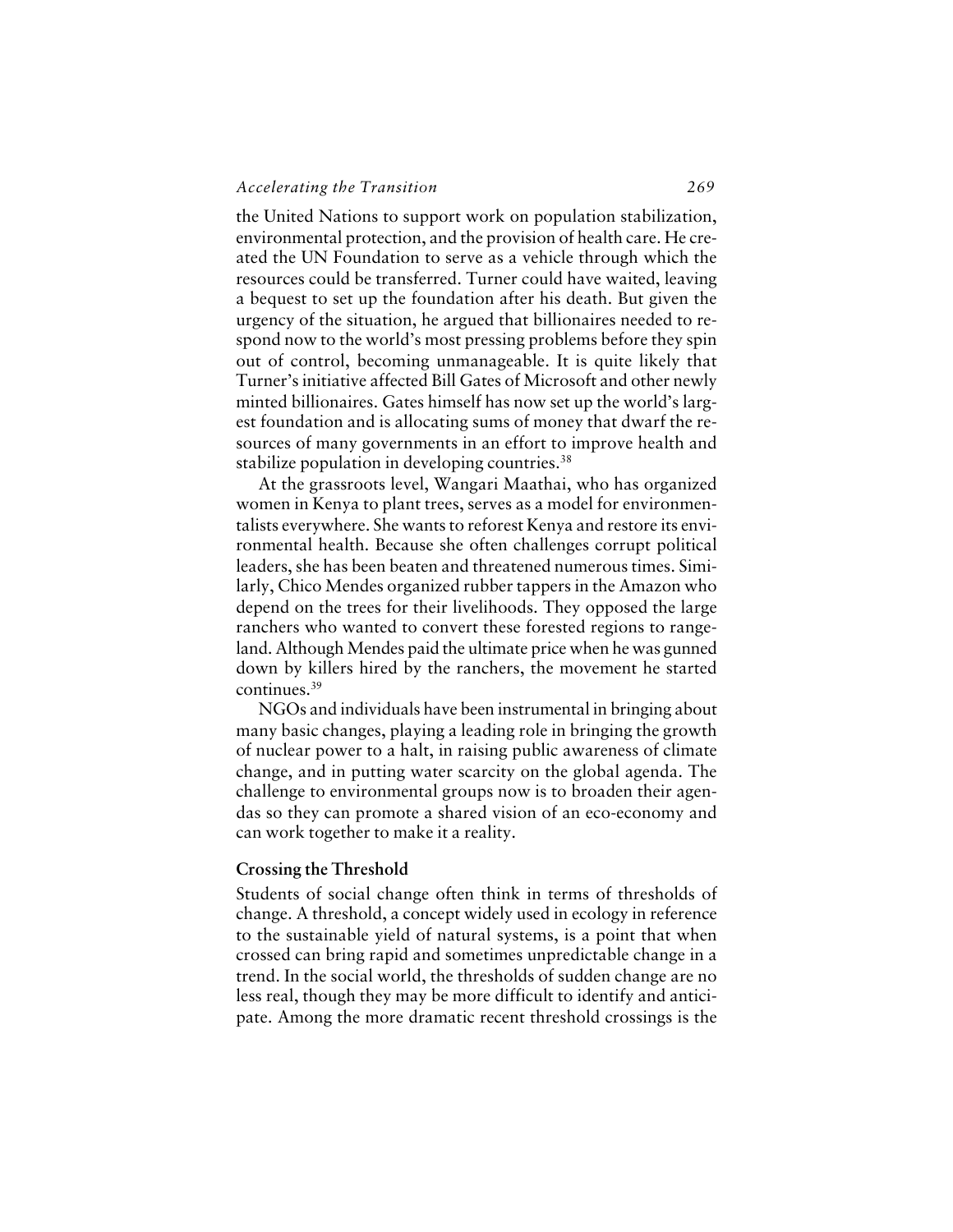one that led to the political revolution in Eastern Europe in 1989 and 1990, the year the Berlin Wall came down, as well as the one that led to the dramatic decline in cigarette smoking in the United States.

The political change in Eastern Europe came with no apparent warning. It almost seems as if one morning people woke up and realized that the great socialist experiment, with its one-party political system and centrally planned economy, was over. Even those in power realized this, which was why it was essentially a bloodless political revolution. Interestingly, no articles in political science journals during the 1980s forecast this fundamental change in governance. Although we do not understand the process well, we do know that at some point in Eastern Europe a critical mass had been reached—that a time came when so many people were convinced of the need for change that the process achieved an irresistible momentum.

A similar scenario unfolded with smoking in the United States. In the early 1960s, smoking was increasingly popular among Americans—a habit that was aggressively promoted by the cigarette manufacturers. Then in 1964 the U.S. Surgeon General released a report on the relationship between smoking and health, the first in a series that has appeared almost every year since then. These reports, and media coverage of the thousands of research projects the reports spawned, fundamentally altered the way people think not only about their own smoking but also about secondhand smoke from the cigarettes of others.

So strong was this shift in thinking that in November 1998 the tobacco industry, after arguing under oath for decades that there was no proof of a link between smoking and health, agreed to reimburse state governments for the past Medicare costs of treating smoking-related illness. This settlement with 46 state governments, plus separate agreements reached earlier with the other four states, totaled \$251 billion. (See also Chapter 11.) If anyone had forecast in, say, 1995 that the tobacco industry would cave in and agree to this massive reimbursement, it would have been hard to believe. At that time the tobacco industry was still hiring "medical experts" to testify before congressional committees that there was no proof of a link between smoking and health.<sup>40</sup>

This revolution in attitudes has reversed the trend in cigarette smoking in the United States, dropping it from a high of 2,810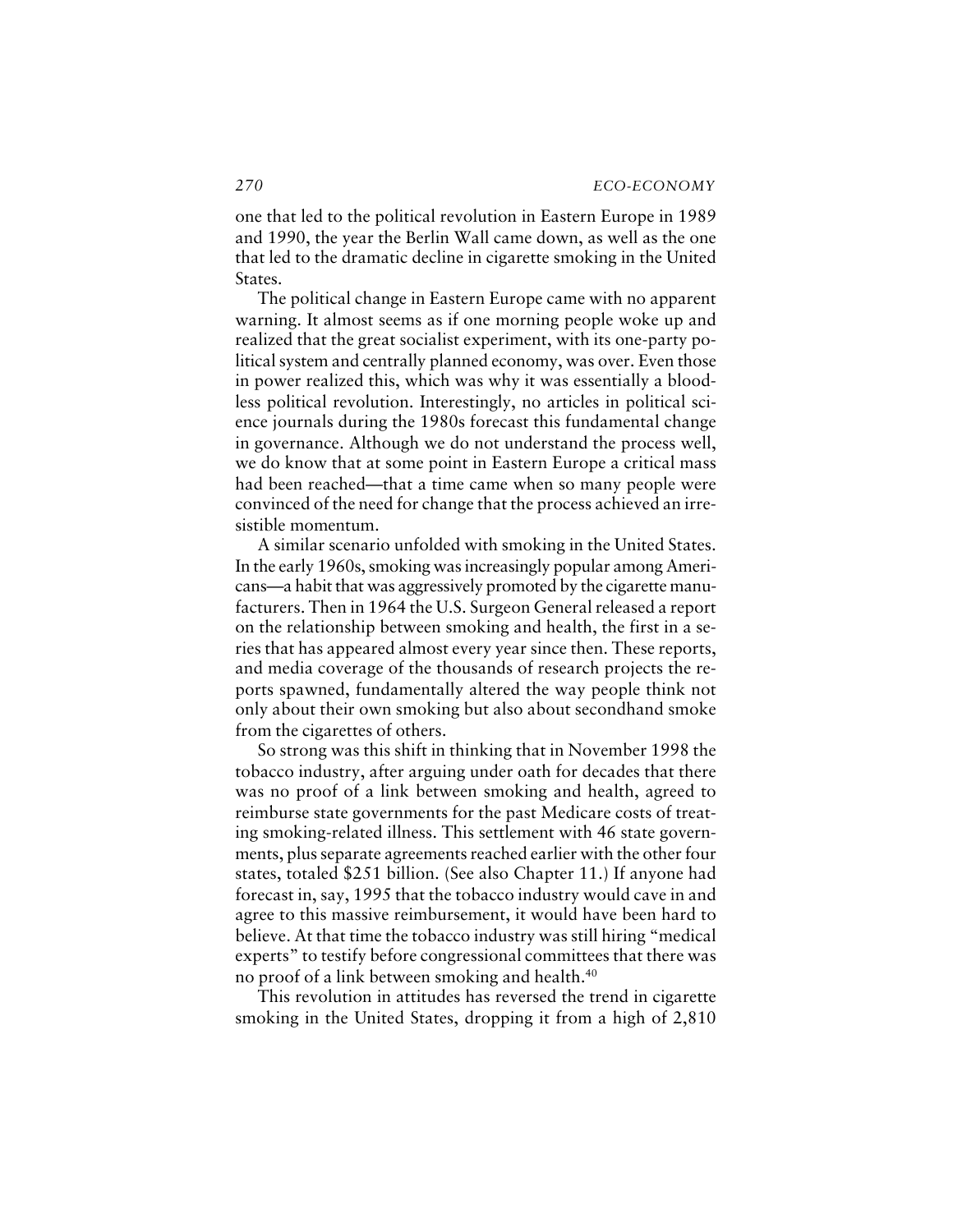cigarettes per person in 1980 to 1,633 in 1999—a decline of 42 percent. It has also spread to other countries, leading to a worldwide decline in cigarettes smoked per person of 11 percent from the historical peak reached in 1990. The number of cigarettes smoked per person has dropped 19 percent in France since peaking in 1985, 8 percent in China since 1990, and 4 percent in Japan since 1992.<sup>41</sup>

Emboldened by this effort and the realization that an estimated 4 million people die prematurely each year from smoking cigarettes, the World Health Organization under the leadership of Gro Harlem Brundtland, former Prime Minister of Norway, is now putting together a worldwide campaign to eradicate cigarette smoking. The global effort to reverse the worldwide smoking trend began with a research and information dissemination initiative by a national government. The information in the countless reports on smoking and health over the decades was regularly disseminated by news organizations and used by NGOs to mobilize support for restrictions on smoking.<sup>42</sup>

An earlier, much more abrupt shift in thinking in the United States may be even more relevant to the economic restructuring needed today. In 1940 and 1941, there was a vigorous debate in the United States about whether the country should become involved in the war in Europe. Although most Americans were strongly opposed to U.S. entrance into the war, President Franklin Roosevelt felt that U.S. involvement was inevitable. But the majority of the American people did not want to be pulled into Europe's internal conflicts again, arguing that 160,000 young American men had died in World War I without being able to establish a lasting peace.

Then came the Japanese attack on Pearl Harbor on December 7, 1941, which crippled the U.S. Pacific fleet. The debate was over. The United States declared war and began to mobilize. Things changed rapidly. One day men were working in factories and offices. The next they were in military training camps. Women who had been working at home suddenly found themselves on assembly lines. One day Chrysler was making cars. The next it was making tanks. Consumption of gasoline, rubber, and sugar was rationed. The entire U.S. economy was restructured almost overnight in what was referred to as the "war effort." The attack on Pearl Harbor had lifted the United States past a threshold.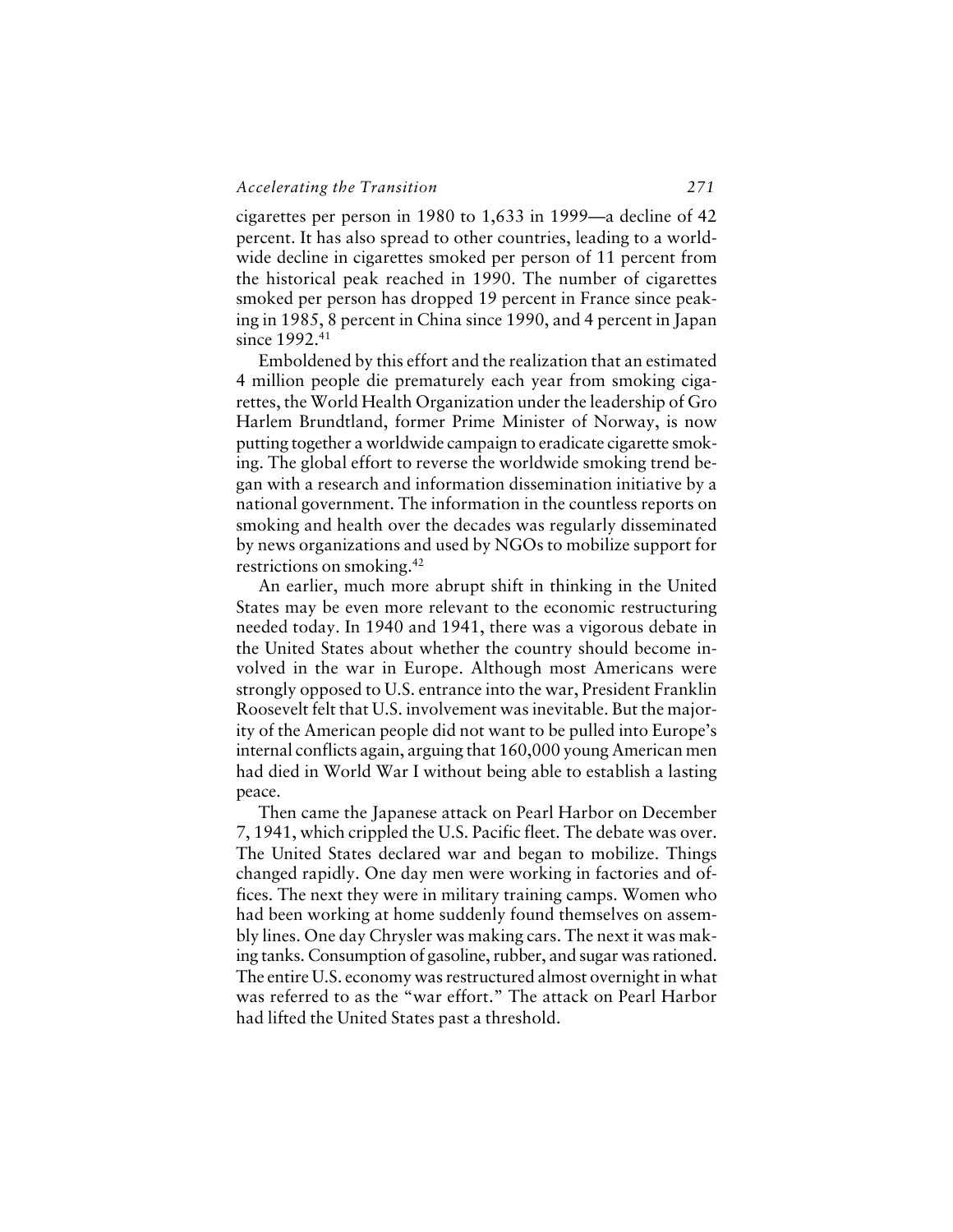Now as we face the need for a wholesale restructuring of the global economy, for a Copernican-scale shift in economic thinking, we need to be lifted past a similar threshold. The ecological trends of recent years are driving a paradigm shift toward an ecoeconomy. For years, these trends were marginalized by policymakers as "special interest" topics, but as developments have come to impinge more and more directly on people's lives, this has begun to change.

We see these changes occurring with energy, for example. Most leaders in the energy economy now realize that shifting from a carbon-based to a hydrogen-based energy economy is almost inevitable. Attitudes toward various energy sources are changing. Coal, which fueled the early Industrial Revolution, is now seen as a villain among fuels. Natural gas is the fossil fuel of choice.

And attitudes toward nuclear power have changed. The destructive explosion at the Chernobyl nuclear reactor in the Soviet Ukraine in early April 1986 did what hundreds of studies assessing the risks of nuclear power could never have done: it made the dangers real. Fresh vegetables were declared unfit for human consumption in northern Italy. Polish authorities launched an emergency effort to administer iodine tablets to children. The livelihood of the Lapps in northern Scandinavia was threatened when reindeer became too radioactive to bring to market. In the Soviet Union itself, 100,000 people in the vicinity of the reactor were forced to abandon their homes.<sup>43</sup>

More fundamentally, nuclear power is no longer an economically viable energy source. Wherever markets for electricity have been opened to competition, as in the United States, no one is investing in nuclear reactors. When the costs of decommissioning nuclear power plants, which may rival those of construction, and the costs of disposing of nuclear waste are incorporated into cost calculations, it seems clear that nuclear power has no economic future.

Meanwhile, in sharp contrast, wind power is gaining rapidly in public favor. In the United States, where the modern wind energy industry was born in the early 1980s, four trends are converging to create a potentially explosive growth in wind energy use. One, the cost of generating electricity from wind is falling fast. (See Chapter 5.) Two, there is a growing realization of the worldwide abundance of wind energy. Three, as farmers and ranchers realize that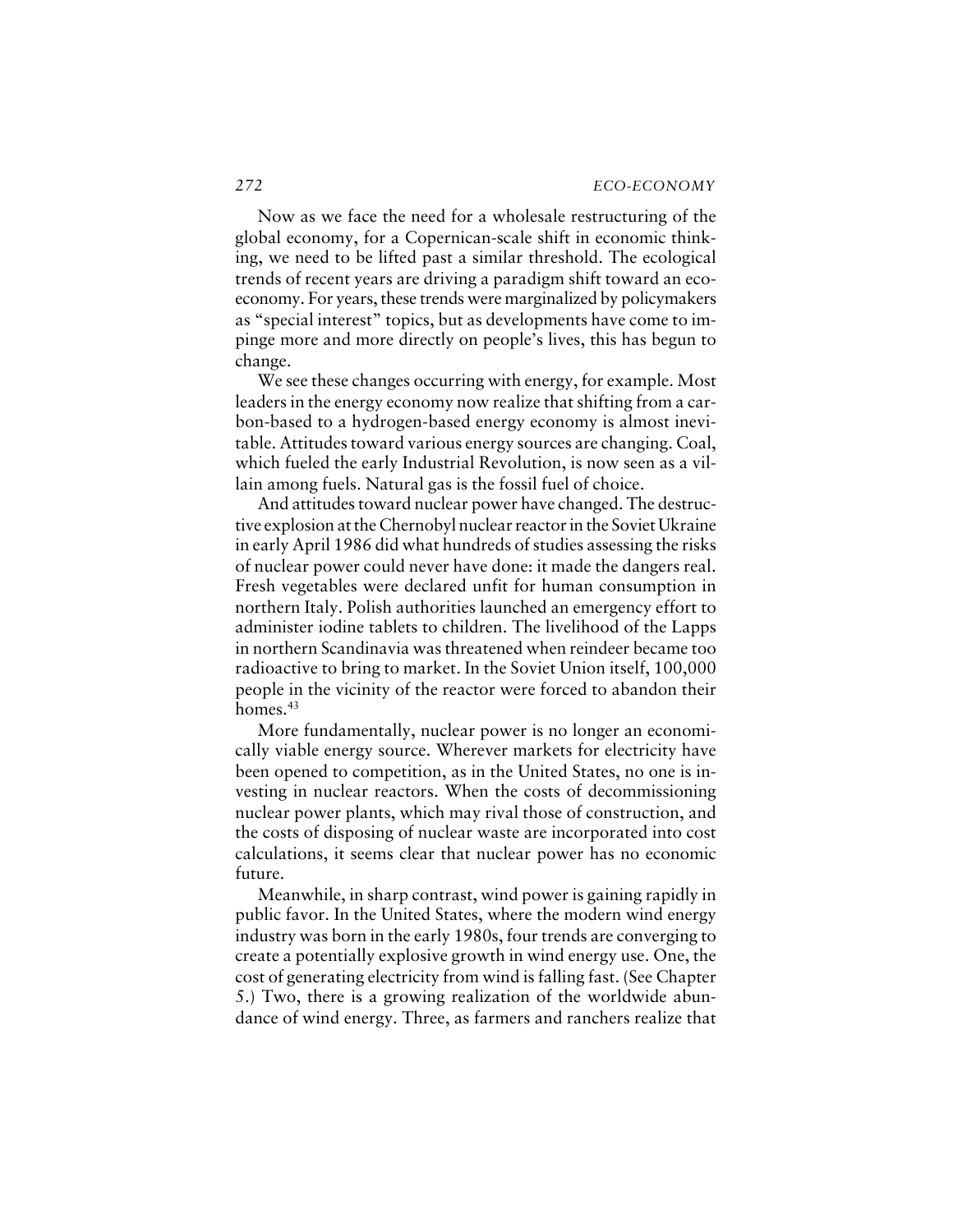they own most of the wind rights in the country, a new agricultural lobby is emerging in support of wind power, joining the environmental lobby that has been supporting it for years.

The fourth trend that is spurring the growth in wind power is the requirement by more and more state utility commissions that utilities offer their customers a "green power" option. (See Chapter 11.) This is enabling individuals, companies, and local governments to vote with their pocketbooks. And they are doing so in growing numbers. The convergence of these four trends is creating a situation where wind electric generation is likely to soon become a major U.S. energy source.

Changes are also under way in other sectors, such as the forest products industry. The United States appears to be crossing the threshold for responsible forest management as the principles of ecology replace basic economics in shaping the management of national forests. After several decades of building roads with taxpayers' money to help logging companies clearcut publicly owned forests, the Forest Service announced in early 1999 that it was imposing a moratorium on road building. For decades the goal of the forest management system, which had built some 600,000 kilometers (400,000 miles) of roads to facilitate clearcutting, had been to maximize the timber harvest in the short run.<sup>44</sup>

But in 1998, Forest Service chief Michael Dombeck, responding to a major shift in public opinion, introduced a new management system—one designed to maintain the integrity of the ecosystem and to be governed by ecology, by a complete cost accounting that includes both the goods and the services that forests provide. Henceforth, the 78 million hectares of national forests—more than the area planted to grain in the United States—will be managed with several goals in mind. For example, the system will recognize the need to manage the forest so as to eliminate the excessive flooding, soil erosion, silting of rivers, and destruction of fisheries associated with the now-banned practice of clearcutting. Under the new policy, the timber harvest from national forests, which reached an all-time high of 12 billion board feet per year during the 1980s, has been reduced to 3 billion board feet.<sup>45</sup>

The United States is not the only country to institute a radical change in forest management. In mid-August 1998, after several weeks of near-record flooding in the Yangtze river basin, Beijing acknowledged for the first time that the flooding was not merely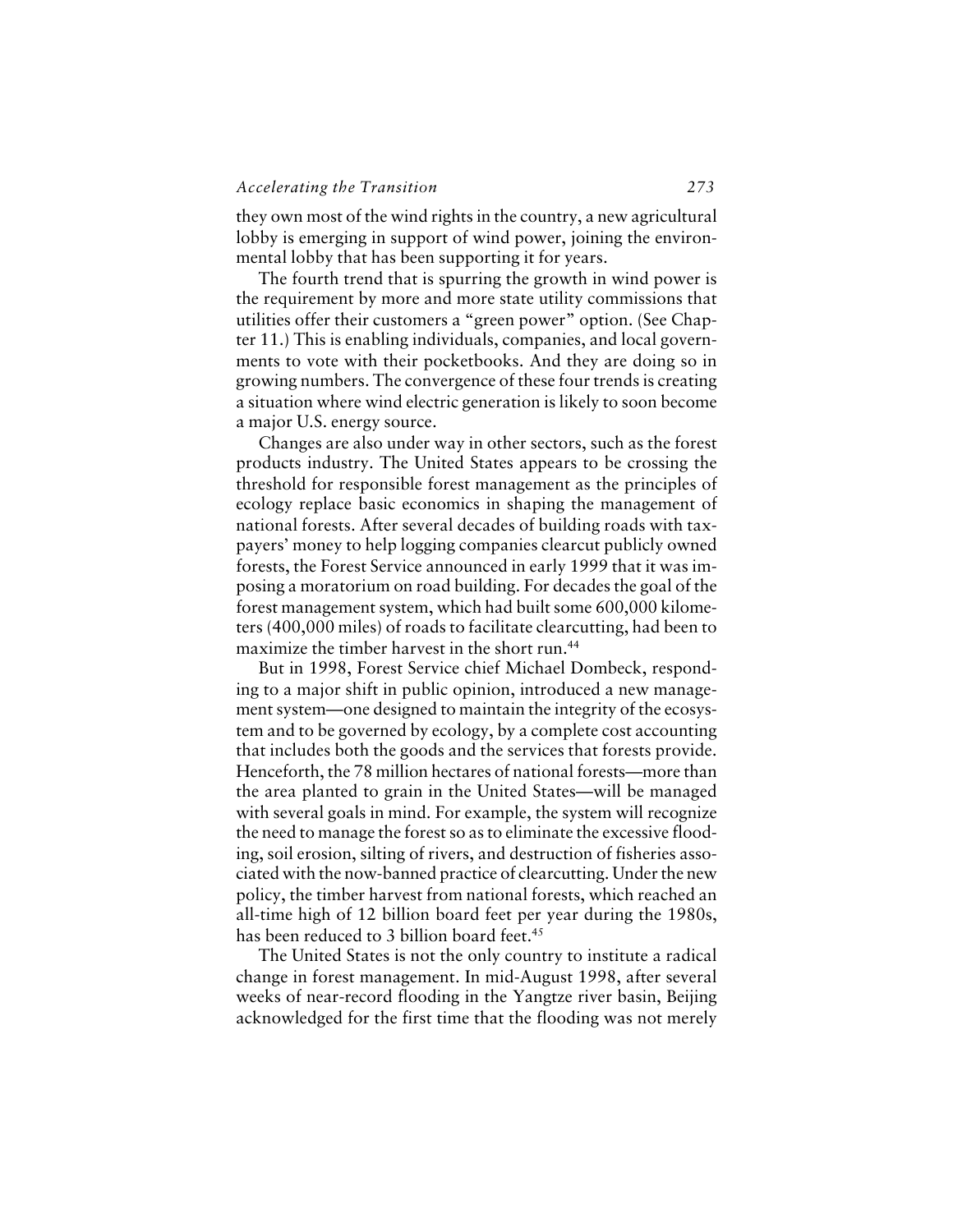an act of nature but was exacerbated by the deforestation of the upper reaches of the watershed. Premier Zhu Rongji, recognizing the water storage and flood control capacity of forests, personally ordered not only a halt to the tree cutting in that area, but also the conversion of some state timbering firms into tree-planting firms. (See Chapter 3.) Another key threshold was crossed.<sup>46</sup>

A chastened tobacco industry, oil companies investing in hydrogen, reformed forest management in the United States and China—these are just some of the signs that the world may be approaching a paradigm shift on the scale described in Chapter 1. Across a spectrum of activities, places, and institutions, attitudes toward the environment have changed markedly in just the last few years. Among giant corporations that could once be counted on to mount a monolithic opposition to serious environmental reform, a growing number of high-profile CEOs have begun to sound more like environmentalists than representatives of the bastions of global capitalism.

If the evidence of a global environmental awakening were limited to only government initiatives or a few corporate initiatives, it might be dubious. But with the evidence of growing momentum now coming on both fronts, the prospect that we are approaching the threshold of a major transformation becomes more convincing. The question is, Will it happen soon enough? Will it happen before the deterioration of natural support systems leads to economic decline?

#### **Is There Enough Time?**

Can we do what needs to be done fast enough? We know that social change often takes time. In Eastern Europe, it was fully four decades from the imposition of socialism until its demise. Thirtyfour years passed between the first U.S. Surgeon General's report on smoking and health and the landmark agreement between the tobacco industry and state governments. Thirty-eight years have passed since biologist Rachel Carson published *Silent Spring*, the wakeup call that gave rise to the modern environmental movement.

Sometimes things move much faster, especially when the magnitude of the threat is understood and the nature of the response is obvious, such as the U.S. response to the attack on Pearl Harbor. Within one year, the U.S. economy had largely been restructured. In less than four years, the war was over.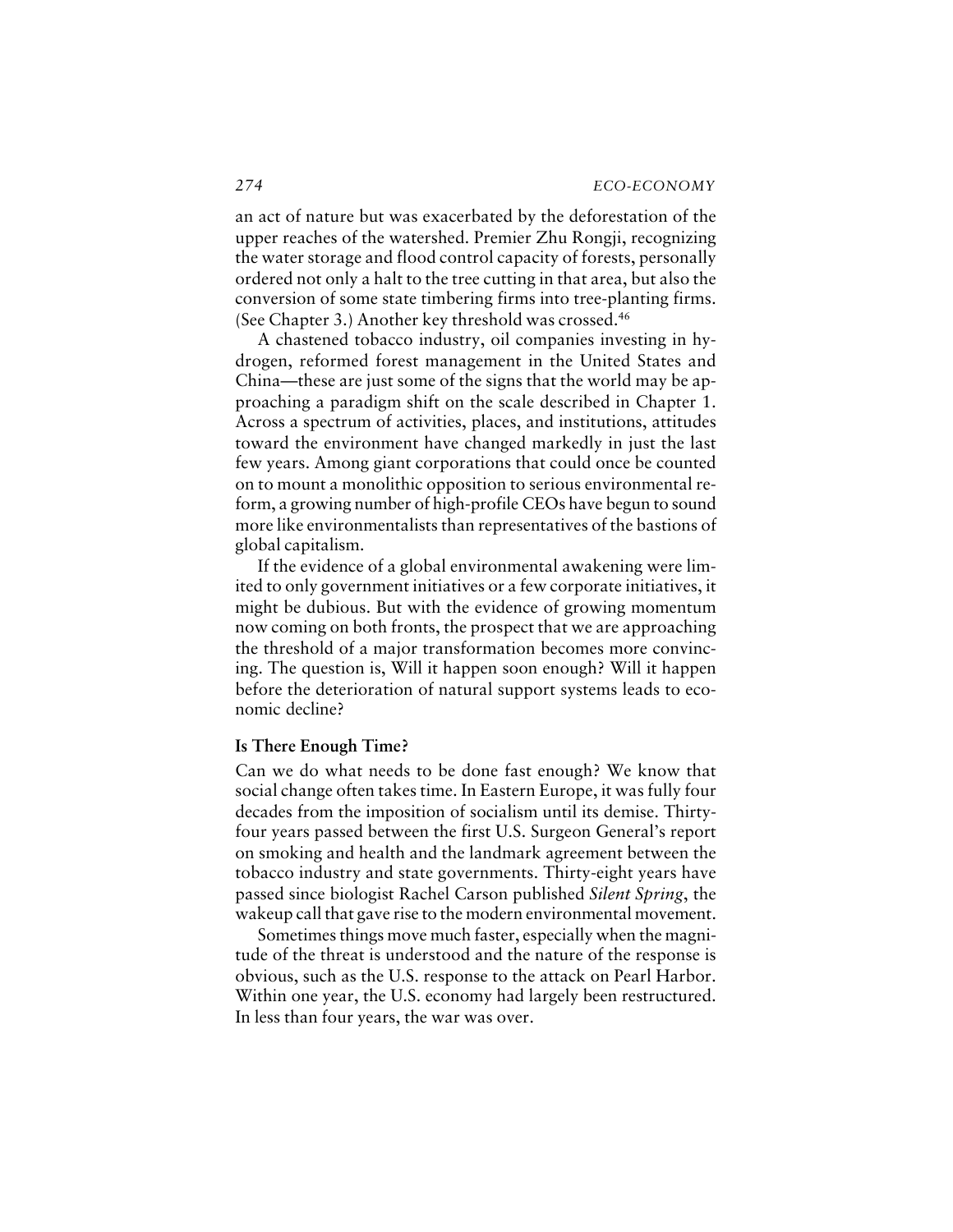Accelerating the transition to a sustainable future means overcoming the inertia of both individuals and institutions. In some ways, inertia is our worst enemy. As individuals we often resist change. When we are grouped into large organizations, we resist it even more.

At the institutional level, we are looking for massive changes in industry, especially in energy. We are looking for changes in the material economy, shifting from a throwaway mentality to a closed loop/recycle mindset. If future food needs are to be satisfied adequately, we need a worldwide effort to reforest the land, conserve soil, and raise water productivity. Stabilizing population means quite literally a revolution in human reproductive behavior, one that recognizes that a sustainable future is possible only if we average two children per couple. This is not a debatable point. It is a mathematical reality.

The big remaining challenge is on the educational front: how can we help literally billions of people in the world understand not only the need for change, but how that change can bring a life far better than they have today?

I am frequently asked if it is too late. My response is, Too late for what? Is it too late to save the Aral Sea? Yes, the Aral Sea is dead. Its fish have died; its fisheries have collapsed. Is it too late to save the glaciers in Glacier National Park in the United States? Most likely. They are already half gone and it would be virtually impossible now to reverse the rise in temperature in time to save them. Is it too late to avoid a rise in temperature from the buildup in greenhouse gases? Yes. A greenhouse gas–induced rise in temperature is apparently already under way. But is it too late to avoid runaway climate change? Perhaps not, if we quickly restructure the energy economy.

For many specifics, the answer is, Yes, it is too late. But there is a broader, more fundamental question: Is it too late to reverse the trends that will eventually lead to economic decline? Here I think the answer is no, not if we move quickly.

Perhaps the biggest single challenge we face is shifting from a carbon-based to a hydrogen-based energy economy, basically moving from fossil fuels to renewable sources of energy, such as solar, wind, and geothermal. How fast can we make this change? Can it be done before we trigger irreversible damage, such as a disastrous rise in sea level? We know from the U.S. response to the attack on